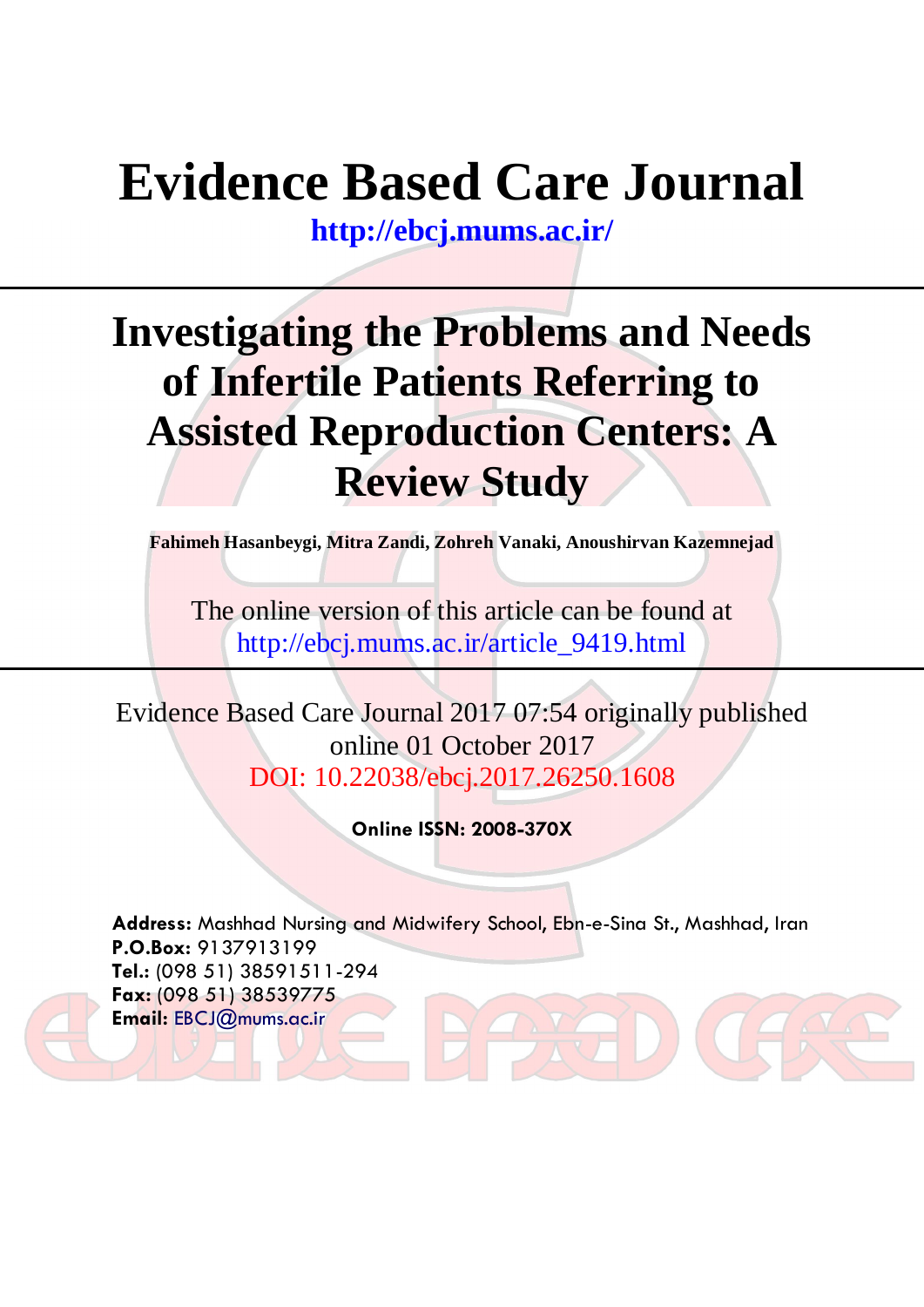

**Evidence Based Care Journal** 

Review Article



### **Investigating the Problems and Needs of Infertile Patients Referring to Assisted Reproduction Centers: A Review Study**

Fahimeh Hasanbeygi<sup>1</sup>, Mitra Zandi<sup>2\*</sup>, Zohreh Vanaki<sup>3</sup>, Anoushirvan Kazemnejad<sup>4</sup>

**Received**: 13/07/2017 **Accepted**: 27/09/2017

Evidence Based Care Journal, 7 (3): 54-70

#### **Abstract**

**Background:** The provision of optimal care is the most important goal in nursing, the fulfillment of which requires the identification of clients' problems and needs. However, based on the review of the literature, no review study has investigated the problems and needs of the infertile patients in Iran.

**Aim:** The purpose of the present study was to investigate the problems and needs of the infertile patients referring to the assisted reproduction centers.

**Method:** This review study was based on the traditional review procedure developed by Cronin et al., which entails five steps including: 1) choosing the topic of the review, 2) searching the manuscripts, 3) collecting, reading, and analyzing the texts, 4) writing the review, and 5) providing references. The articles published within 2003-2017 were searched in such valid databases as Google Scholar, Pub Med, Science Direct, Ovid, and Cochran. The inclusion criteria in this study were articles in Persian and English with the keywords referring to problems and needs of clients. Out of the 350 original articles, 31 cases were finally selected for this review study.

**Results:** In general, the infertile patients' problems were placed under four domains of mentalpsychological, social, marital, and financial factors. The needs of the infertile individuals were grouped into six domains of physical, care, informational, financial, mental-psychological, and spiritual factors.

**Implications for Practice:** The identification of the patients' problems and needs can lead to the conceptualization of strategic points targeted toward the delivery of effective interventions facilitating the provision of patient-centered infertility care. This can enhance the quality of life and lower the levels of stress during the course of treatment.

**Keywords:** Assisted reproductive technology, Infertility, Nursing, Patient-centered care

<sup>1.</sup> MSc Student of Nursing, Students Research Office, School of Nursing and Midwifery, Shahid Beheshti University of Medical Sciences, Tehran, Iran

<sup>2.</sup> Assistant Professor of Medical-surgical Nursing, School of Nursing and Midwifery, Shahid Beheshti University of Medical Sciences, Tehran, Iran

<sup>3.</sup> Associate Professor of Nursing, Department of Nursing, Faculty of Medical Sciences, Tarbiat Modares University, Tehran, Iran

<sup>4.</sup> Professor of Biostatistics, Department of Biostatistics, Faculty of Medical Sciences, [Tarbiat Modares University,](https://scholar.google.com/citations?view_op=view_org&hl=en&org=8940115736409083918) Tehran, Iran

<sup>\*</sup> Corresponding author, Email: mitra.zandi@yahoo.com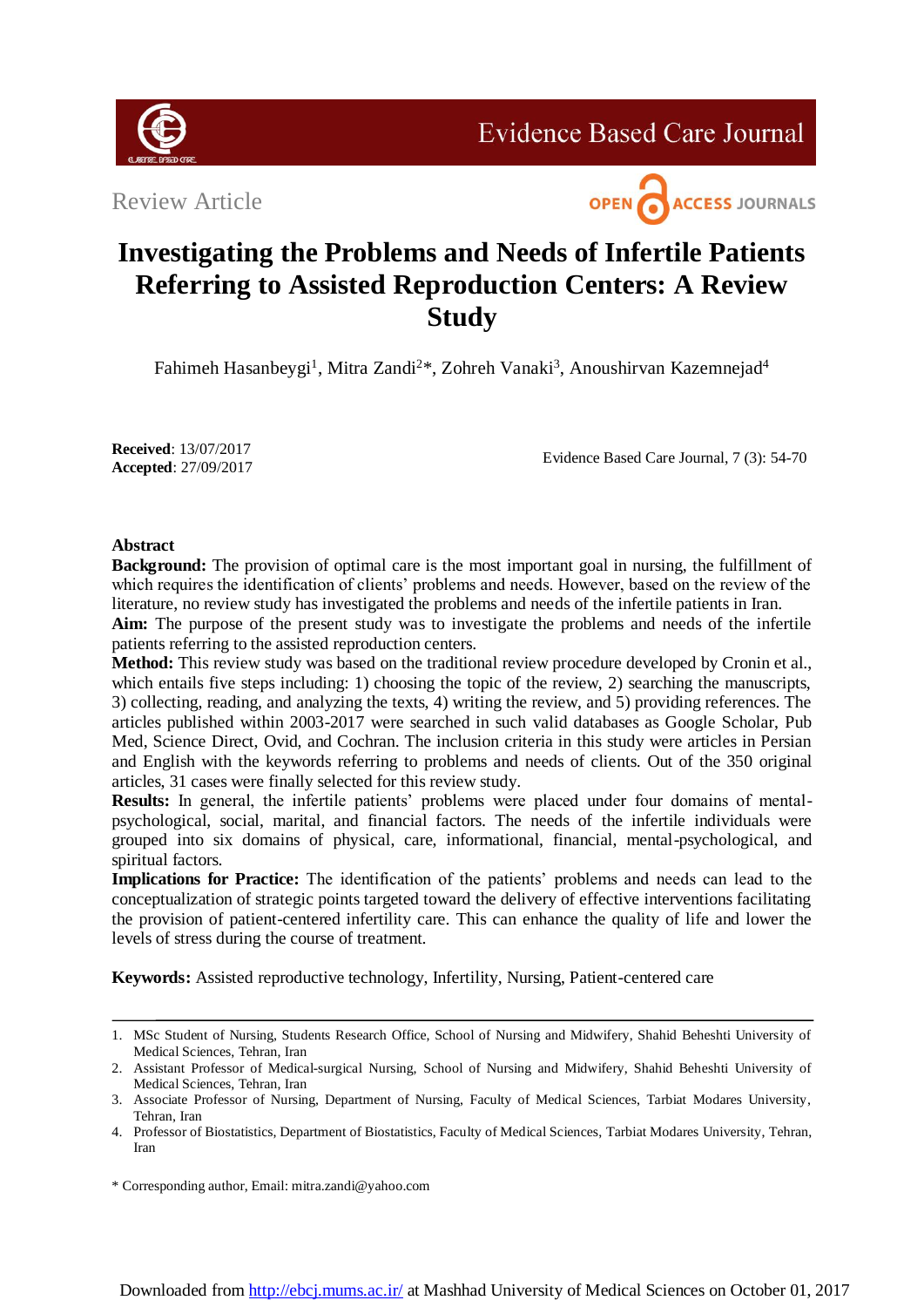#### **Introduction**

Infertility is considered as a state wherein pregnancy does not occur in women after 12 months of regular and unprotected sex (1). The prevalence of primary infertility has been reported to be within 10-12% across the world. Moreover, the total fertility rate and the number of children are on a declining trend worldwide (2). Based on a study conducted by Akhondi et al. (3), the prevalence of primary infertility is 20.2% in Iran that is almost double the global statistics. There are also many acquired and environmental factors leading to infertility (4). The inability to conceive is usually accompanied by depression, sexual problems, and work-related challenges.

Infertility can also have significant effects on the health status of the couples and their marital relationships, followed by mental imbalance and ultimately divorce (5). Over the past 25 years, assisted reproductive methods have been developed in parallel with the breakthroughs in other sciences (6). Undergoing Assisted Reproductive Technologies (ARTs) may be a shocking experience for the patients. Such technologies often seem confidential, isolating, and physically and emotionally painful (7). Considering the progressive speed of the ARTs, these technologies have imposed numerous challenges on the professional members of the healthcare teams, and also developed the nurses' roles. Therefore, in the rapidly progressive environment of the ARTs, the nurses need to update themselves with the latest technologies (7).

Moreover, the professionals must understand the problems of individuals involved in this domain and update their own information (8). Monitoring and ensuring the quality of care delivered to the patients by the healthcare teams are the duties assigned to the nurses (7). In a review study, Allan suggested that patients in the infertility centers expected kindness, comfort, ability to communicate, time qualifications, specific knowledge, technical skills, and efficiency from the nurses (9). Since the emergence of the ARTs, the nurses have also played a very important and strategic role in caring the women undergoing infertility treatments (10).

A review of the studies conducted domestically and internationally illustrated a wide range of problems and needs in the infertile patients (11, 13). However, no review study has been conducted to investigate the problems and needs of these patients yet. The provision of optimal client-centered care is the main goal of nursing, the fulfillment of which is achieved by the identification of the patients' problems and needs and provision of care based on such information. Regarding this, the present study was conducted with the aim of investigating the problems and needs of the infertile patients referring to the assisted reproduction centers using the traditional review technique. The findings of the current study can be helpful to be used as a basis for the formulation of care in line with the patients' problems and needs.

#### **Methods**

This conventional review was conducted based on the traditional review process developed by Cronin et al. (2008). According to this model, a traditional review consists of five steps including: 1) choosing the topic of the review, 2) searching the manuscripts, 3) collecting, reading, and analyzing the texts, 4) writing a review, and 5) providing references (14).

#### *Step 1: Choosing the topic of the review*

As a rule, it is better to choose a focused topic for the review, and then make it broader if needed (14). Since the prevalence of infertility in Iran is higher than its global rate (3) and regarding the fact that the provision of optimal care without attention to clients' problems and needs is not possible, the topic of this review was the investigation of the infertile patients' problems and needs to provide better services in this domain. The databases used in the present study included Google Scholar, PubMed, Science Direct, Ovid, and Cochran.

#### *Step 2: Searching the manuscripts*

This step was related to searching the common methods for identifying the most relevant literature (14). In this study, the searching process was conducted using the following keywords (used both separately and in combination): "assisted reproductive nurses and infertility", "infertile patients' problems or needs", "assisted reproductive technologies and infertility", "quality of life and infertility", "infertility nursing", "assisted reproductive technologies", "infertility problems", "patientcentered care", "infertility care", and "quality of life". The maximum time framework for searching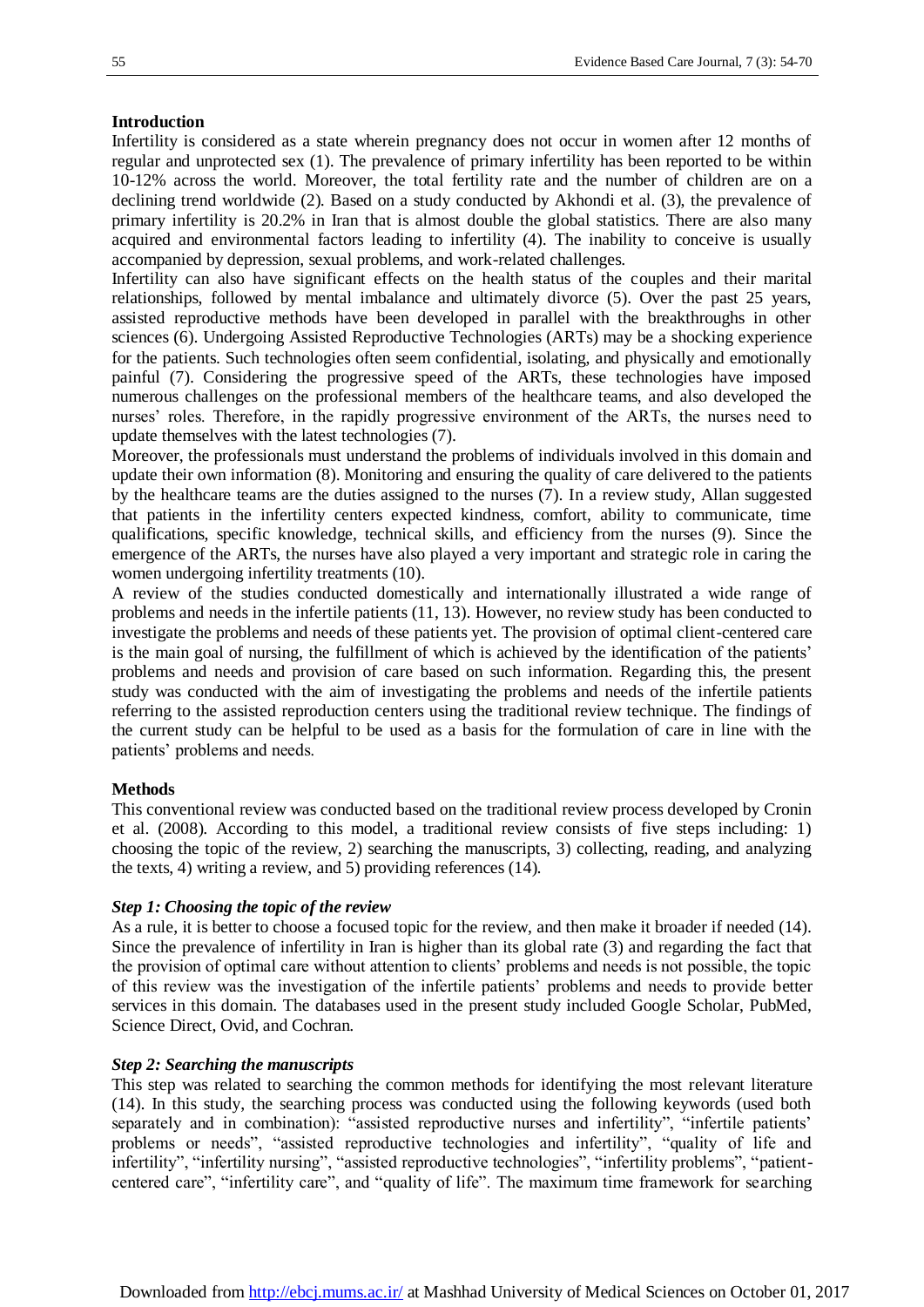the articles was within 5-10 years (14). In this study, the articles published between 2003 and 2017 were included.

#### *Step 3: Analyzing and synthesizing the texts*

This step involved collecting and reading the suitable texts. After the initial reading, the texts were reread with a critical review. It was also useful to write a summary of each article in the language of the researcher while taking the strengths and weaknesses of the article into account (14). The articles written in the Persian and English languages containing the given keywords were included in the study. If any findings associated with the "problems and needs" in patients were cited in all the checked articles, they were included in the review within one of the sub-categories of problems or needs; otherwise, the study was excluded.

At the first step of searching, a total of 350 articles (in English and Persian) containing one of the given keywords were obtained.

After examining the titles of the studies, 65 articles had at least two keywords considered by the researcher. After reading the summary of these 65 articles, 40 articles related to the topic of interest were selected. After reading the full texts of these papers, 25 articles were selected and 6 studies were added through snowball sampling method from the references of these 25 articles. Finally, 31 articles were investigated and summarized. The process of screening the retrieved articles is illustrated in Figure 1.

#### *Step 4: Writing a review*

After completing the critical study of the texts, it should be decided how to structure and write a review. The content should be organized objectively, and the review structure should maintain its integrity. In general, all review reports should include introduction, body, and conclusion (14). Based on the purpose of the study and the obtained results, the body of the article was divided into two general domains of problems and needs in the infertile patients. First of all, the infertile clients' problems were categorized into mental-psychological, social, marital, and financial domains. Subsequently, the clients' needs were grouped in physical, care, informational, financial, mentalpsychological, and spiritual dimensions, which would be discussed in detail in the 'findings' section.



#### *Step 5: Providing references*

The review of the texts should include a complete list of all books, journals, reports, and other cases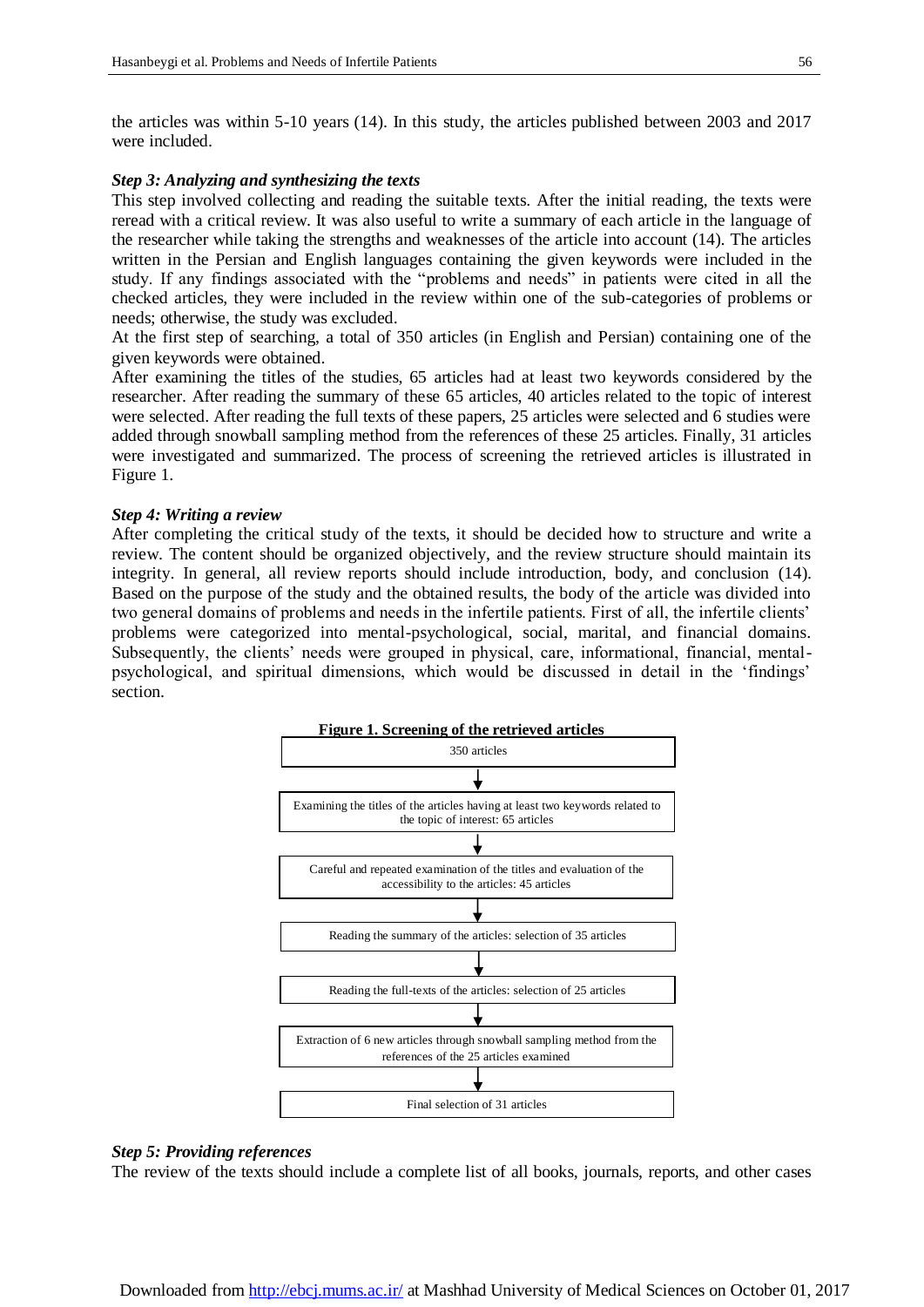mentioned (14). In this study, it was attempted to list the references accordingly.

#### **Results**

The purpose of this study was to investigate the literature to identify and evaluate the problems and needs of the infertile patients from their own perspectives. Based on the findings of the reviewed texts, the problems of the infertile patients could be categorized into mental-psychological, emotional, social, marital, and financial domains, which are described below. The reviewed articles are summarized in Table 1.

|                  | Table 1. Summary of the reviewed articles |                                 |                                                                                                                                                                               |                                            |                                                             |                                                                                                                                                                                                                                                                                                                                 |  |
|------------------|-------------------------------------------|---------------------------------|-------------------------------------------------------------------------------------------------------------------------------------------------------------------------------|--------------------------------------------|-------------------------------------------------------------|---------------------------------------------------------------------------------------------------------------------------------------------------------------------------------------------------------------------------------------------------------------------------------------------------------------------------------|--|
|                  | List                                      | Author/year                     | Purpose/                                                                                                                                                                      | Type of                                    | Study                                                       | Results                                                                                                                                                                                                                                                                                                                         |  |
| English Articles |                                           |                                 | research question                                                                                                                                                             | study                                      | population                                                  |                                                                                                                                                                                                                                                                                                                                 |  |
|                  | 1                                         | Karaca &<br><b>Unsel</b> , 2015 | Examination and<br>diagnosis of the<br>psychosocial<br>problems of the<br>Turkish women<br>and their<br>strategies to cope<br>with these<br>problems                          | Integrated<br>quantitative-<br>qualitative | 118<br>infertile<br>women                                   | Themes<br>extracted<br>regarding<br>psychosocial<br>problems<br>and<br>coping<br>methods:<br>meanings<br>attributed to having no child/<br>negative self-perception/ social<br>isolation/ spiritual adjustment/<br>adoption of traditional methods<br>after<br>the<br>failure<br>of<br>the<br>conventional medical treatments   |  |
|                  | $\overline{2}$                            | Huppelschoten<br>et al., 2013a  | Are quality of<br>life and risk<br>factors for<br>emotional<br>problems<br>different in both<br>infertile women<br>and their<br>spouses during<br>and after the<br>treatment? | Cross-<br>sectional<br>and<br>qualitative  | 1620<br>infertile<br>women                                  | The score for quality of life and<br>three of its sub-scales (i.e.,<br>emotional, social, and physical/<br>mental dimensions) were lower<br>in women than that in their<br>spouses. Women were at greater<br>risks for emotional problems and<br>had higher and more different<br>risk factors, compared with their<br>spouses. |  |
|                  | 3                                         | Peterson, 2014                  | Are severe<br>depression<br>symptoms in<br>men and women<br>affected with<br>infertility stress<br>correlated in<br>couples<br>undergoing<br>infertility<br>treatments?       | Cross-<br>sectional                        | 1,406<br>couples<br>undergoing<br>infertility<br>treatments | Symptoms of severe depression<br>were reported in 11.6% of the<br>women and 4.3% of the infertile<br>significantly<br>men that were<br>correlated with infertility stress.                                                                                                                                                      |  |
|                  | 4                                         | Martins, 2013                   | Is social support,<br>perceived by<br>sexual partner,<br>family, and<br>friends.<br>associated with<br>increasing<br>infertility stress?                                      | Qualitative                                | 391<br>women<br>and 222<br>men                              | Infertility stress was associated<br>with low family and marriage<br>partner's support. The marriage<br>partner's support was effective<br>in relieving and reducing the<br>complications and consequences<br>of infertility.                                                                                                   |  |
|                  | 5                                         | Van Dongen et<br>al., 2012      | Investigating the<br>possibility of<br>screening<br>patients in terms<br>of emotional risk<br>factors before<br>performing the<br><b>IVF</b>                                  | Prospective<br>cohort study                | 304 males<br>and<br>females                                 | One third of the patients were at<br>the risk of emotional discomfort.<br>90% of the patients considered<br>screening helpful.<br>21% of the patients demanded to<br>receive professional assistance.                                                                                                                           |  |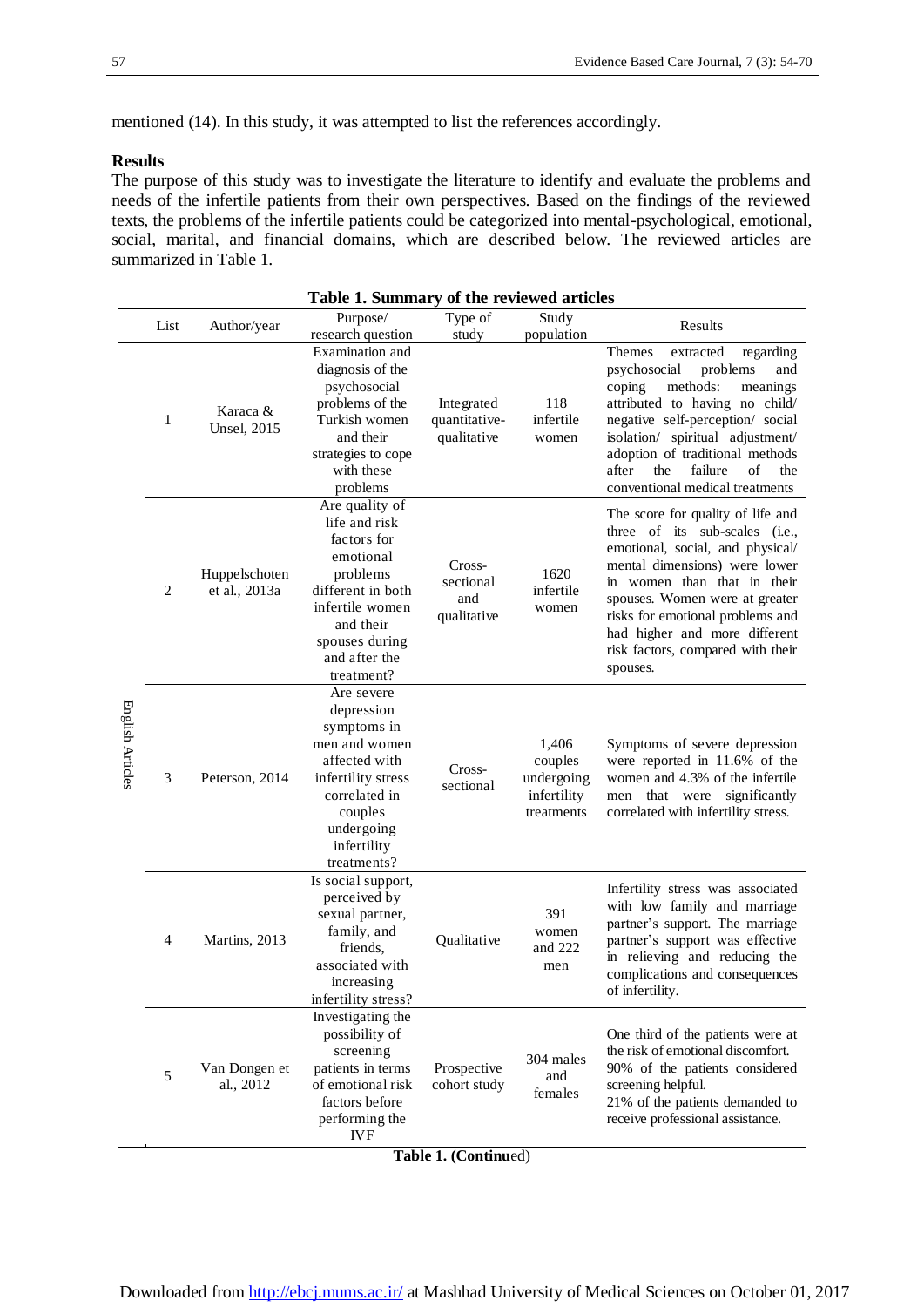$\overline{\phantom{0}}$ 

|                  |    |                           | Study of                                                                                                                                                                                                                                    |                                                          |                                                           |                                                                                                                                                                                                                                                                                                                                                                                                                                                                                                                                                                                                  |
|------------------|----|---------------------------|---------------------------------------------------------------------------------------------------------------------------------------------------------------------------------------------------------------------------------------------|----------------------------------------------------------|-----------------------------------------------------------|--------------------------------------------------------------------------------------------------------------------------------------------------------------------------------------------------------------------------------------------------------------------------------------------------------------------------------------------------------------------------------------------------------------------------------------------------------------------------------------------------------------------------------------------------------------------------------------------------|
|                  | 6  | <b>Kissi</b> , 2013       | psychological<br>responses such as<br>anxiety,<br>depression, and<br>negative self-<br>perception among<br>infertile couples<br>in Tunisia and<br>comparison of the<br>level of<br>psychological<br>distress between<br>men and women       | Quantitative                                             | 100<br>infertile<br>couples                               | Women's anxiety scores were<br>higher than those reported for<br>men $(3.65\pm5.74 \text{ vs. } 4.14\pm3.45)$ .<br>Women's stress scores were<br>higher<br>than<br>obtained<br>those<br>for<br>males<br>$(4.76 \pm 3.35)$<br>VS.<br>$2.97 \pm 3.65$ ).<br>The level of self-esteem<br>in<br>lower than<br>that<br>women was<br>$(34.01 \pm 6.11$<br>in<br>men<br>VS.<br>$36.19 \pm 5.07$ ).                                                                                                                                                                                                      |
|                  | 7  | Obeisat et al.,<br>2012   | Describing and<br>interpreting the<br>experiences and<br>problems of<br>Jordanian infertile<br>women                                                                                                                                        | Qualitative<br>with a<br>content<br>analysis<br>approach | 25 infertile<br>women                                     | Four<br>themes<br>obtained<br>were<br>the<br>regarding<br>problems<br>and<br>sufferings of infertile women:<br>sufferings of inadequacy/ social<br>problems caused by infertility/<br>spouse's remarriage/ sufferings<br>and problems<br>due<br>to<br>the<br>occurrence of changes in marital<br>relationships                                                                                                                                                                                                                                                                                   |
| English Articles | 8  | Hammarberg,<br>2003       | Investigating the<br>experiences of<br>infertile women in<br>different phases<br>of treatment using<br>the ARTs                                                                                                                             | Descriptive                                              | 116 women                                                 | The phase of treatment failure,<br>and then the waiting phase for<br>treatment outcomes, the embryo<br>transfer phase, and the phase<br>of<br>extraction<br>egg<br>were<br>respectively the most stressful<br>phases of treatment<br>Stress sources: concerns about<br>complications<br>treatment<br>and<br>costs, number of extracted eggs,<br>and husband's ability to produce<br>sperms                                                                                                                                                                                                       |
|                  | 9  | Cousineau et al.,<br>2008 | Developing and<br>evaluating the<br>impact of an<br>online education<br>and support<br>program for<br>infertile women                                                                                                                       | Clinical trial                                           | 190<br>infertile<br>women                                 | Women using online education<br>programs reported lower social<br>better<br>concerns,<br>treatment<br>decisions,<br>lower<br>and<br>sexual<br>concerns associated with fewer<br>childbirth                                                                                                                                                                                                                                                                                                                                                                                                       |
|                  | 10 | Cai et al., 2014          | -Examining the<br>views of patients<br>and providers of<br>reproductive<br>services in<br>infertility care<br>separately<br>-Examining and<br>evaluating the<br>relationship of<br>patients'<br>characteristics<br>with their<br>priorities | Cohort study                                             | 417<br>infertile<br>women and<br>83<br>treatment<br>staff | The<br>difference<br>in<br>patient's<br>priorities and treatment staff<br>concerning five dimensions was<br>as follows:<br>Patients'<br>priorities<br>were<br>respectively: physicians'<br>atti-<br>tudes/ success rate/<br>distance<br>infertility<br>from<br>centers/<br>continuing medical treatments<br>physicians/<br>οf<br>by<br>type<br>infertility centers<br>Preferences by the medical staff<br>were respectively: success rate/<br>physicians'<br>attitudes/ distance<br>from infertility centers/ type of<br>infertility centers/continuation of<br>medical treatments by physicians |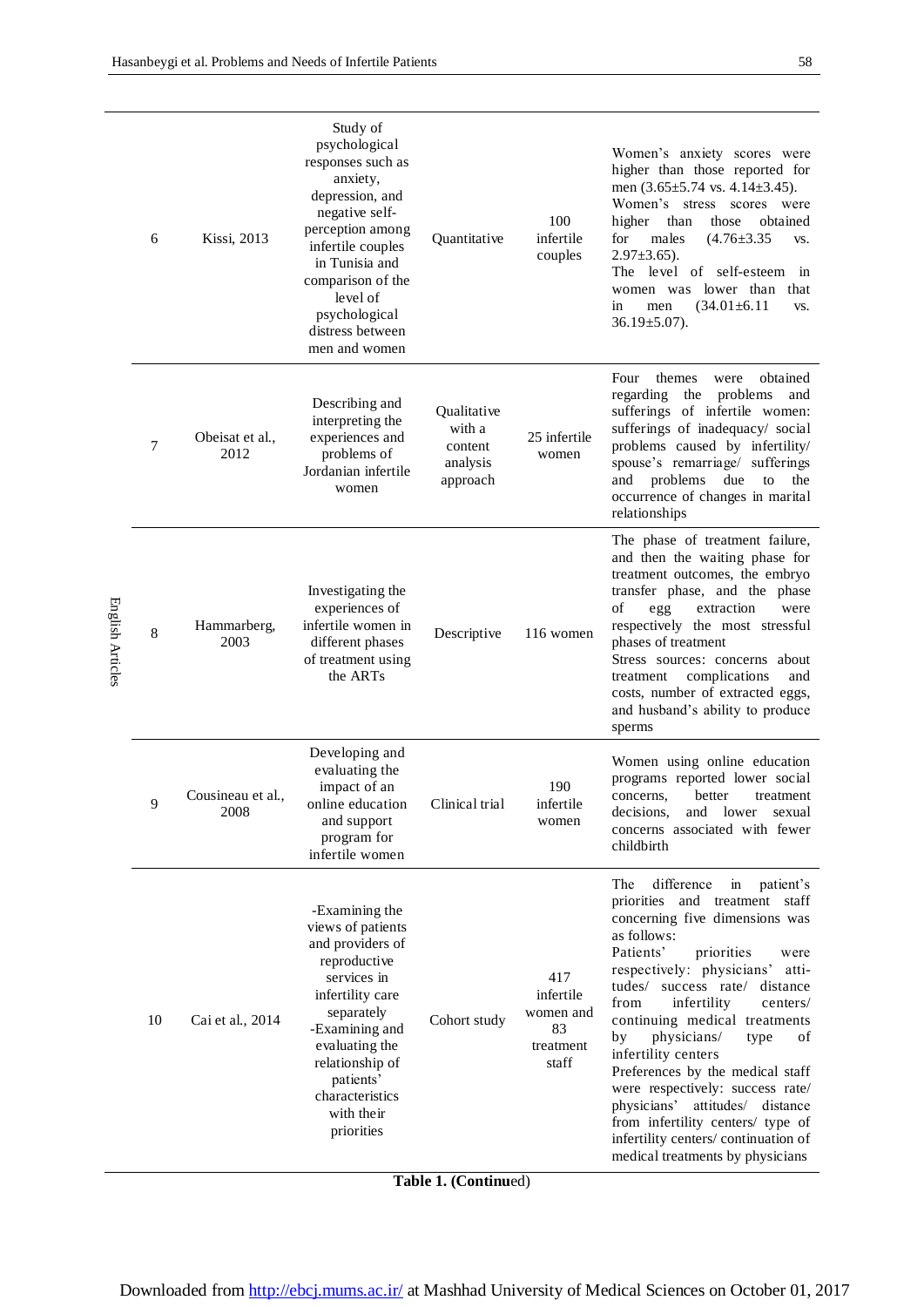|                  | 11 | Marcus, 2011                   | Investigating the<br>causes of the lack<br>of infertility<br>treatment                                                        | Quantitative<br>and<br>descriptive                            | 80 people                    | The<br>of<br>treatment<br>causes<br>discontinuation included financial<br>problems (46%)/ emotional issues<br>$(35%)$ inadequate responses to<br>treatment $(29%)$ improper egg<br>quality (19%)                                                                                                                                                                                                                                                                                                 |
|------------------|----|--------------------------------|-------------------------------------------------------------------------------------------------------------------------------|---------------------------------------------------------------|------------------------------|--------------------------------------------------------------------------------------------------------------------------------------------------------------------------------------------------------------------------------------------------------------------------------------------------------------------------------------------------------------------------------------------------------------------------------------------------------------------------------------------------|
|                  | 12 | Rauprich, 2012                 | Investigating the<br>views of the<br>patients.<br>professionals, and<br>general public on<br>meeting the costs<br>of the ARTs | Descriptive                                                   |                              | Paying grants to patients was<br>proposed by two thirds of the<br>doctors, one third of the patients,<br>and three thirds of other groups<br>participating in the study<br>The allowance should cover 15-<br>25% of the costs. As well, 80% of<br>the patients had difficulty in<br>paying for treatment costs, 61% of<br>them had used their savings for<br>and 45% of these<br>treatment,<br>individuals had lowered their<br>daily expenses.                                                  |
| English Articles | 13 | Van den Broeck<br>et al., 2009 | Investigating the<br>causes of<br>infertility<br>treatment<br>discontinuation                                                 | Quantitative<br>and<br>retrospective                          | 25 infertile<br>women        | of<br>dis-<br>Causes<br>infertility<br>from<br>patients'<br>continuation<br>order<br>of<br>perspectives<br>in<br>importance:<br>Mental burden<br>of treatment/<br>physical<br>problems/<br>age/<br>problems/<br>communication<br>inadequate<br>empathy<br>among<br>medical staff / acceptance of<br>other alternatives for children/<br>financial<br>problems/<br>negative<br>impact of treatment on social<br>relationships/<br>insufficient<br>expertise/ experience<br>of the<br>medical team |
|                  | 14 | <b>Murad</b> , 2009            | Determining the<br>factors affecting<br>patients'<br>experience and<br>satisfaction in<br>infertility care                    | Cross-<br>sectional                                           | 1,499<br>infertile<br>women. | Factors affecting various aspects<br>of treatment included:<br>Patients domain: demographic<br>information, type of treatment,<br>and general health status<br>Environment<br>management<br>domain: care organization<br>The least positive aspects were<br>associated with waiting time,<br>information<br>provision,<br>and<br>emotional support                                                                                                                                               |
|                  | 15 | Dancet et al.,<br>2011         | Determining the<br>positive and<br>negative<br>experiences of<br>patients towards<br>infertility care                         | Qualitative<br>study using a<br>content<br>analysis<br>method | 103<br>patients              | Infertility patient care included<br>10 dimensions in 2 domains:<br>1. System factors (in priority<br>order): providing<br>information,<br>staffing and clinical competence,<br>coordination<br>and<br>integration,<br>access, continuity, and physical<br>comfort<br>2. Human factors (in priority<br>order): attitudes and communi-<br>cations with personnel, relation-<br>nships, patient participation and                                                                                  |
|                  |    |                                |                                                                                                                               |                                                               |                              | privacy, and emotional support                                                                                                                                                                                                                                                                                                                                                                                                                                                                   |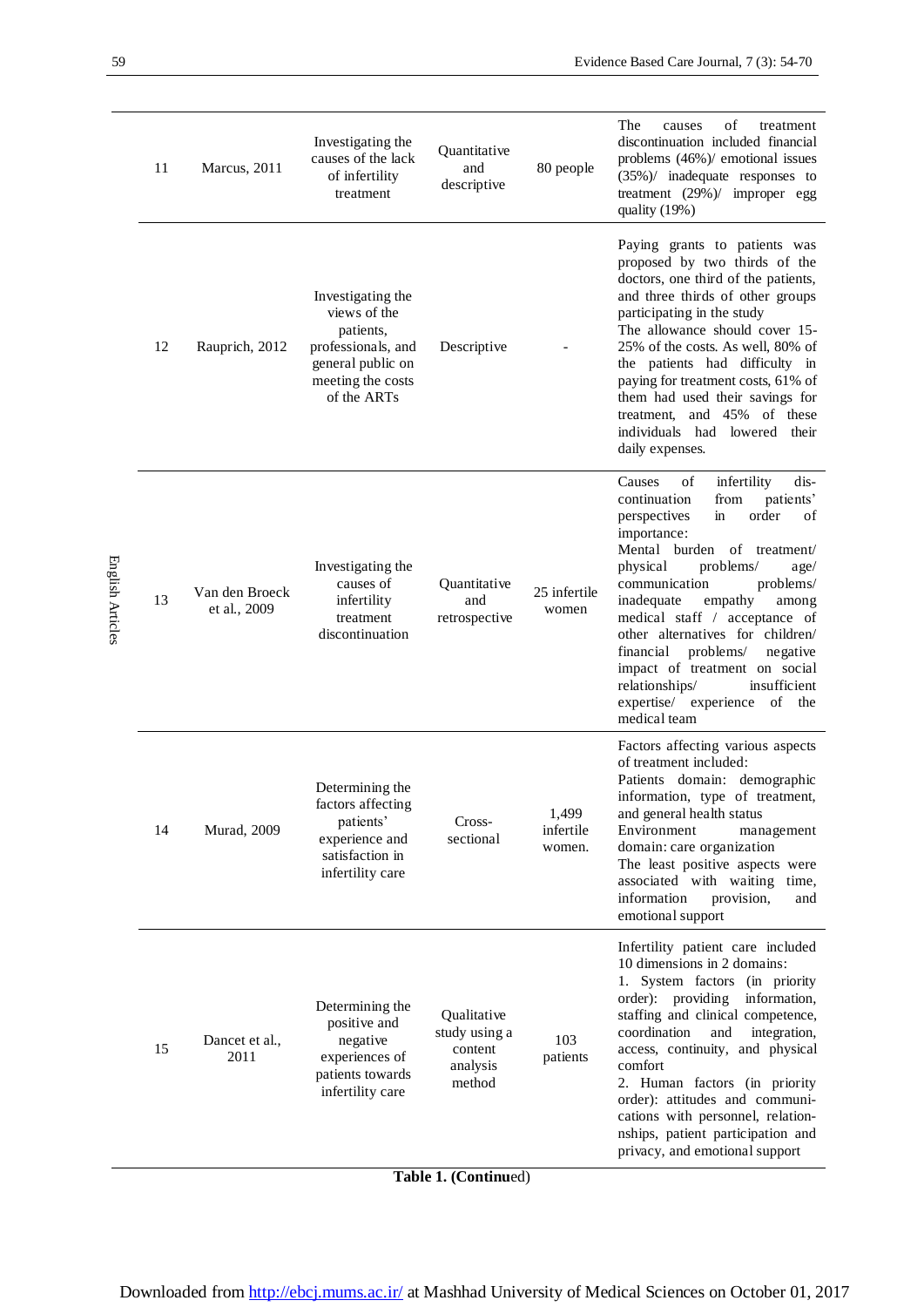| English Articles | 16 | Dancet et al.,<br>2012    | Investigating<br>patients' shared<br>views towards<br>fertility care<br>across Europe                                                                                                                                                                                         | Qualitative<br>study using<br>a deductive<br>content<br>analysis<br>method | 48<br>patients             | Among the 10 infertility<br>patient-centered care dimen-<br>sions, providing information<br>was considered as the most<br>important priority<br>among<br>patients in four countries of<br>Australia, Spain, the United<br>States, and Belgium                                                                                                                                                                                                                                                         |
|------------------|----|---------------------------|-------------------------------------------------------------------------------------------------------------------------------------------------------------------------------------------------------------------------------------------------------------------------------|----------------------------------------------------------------------------|----------------------------|-------------------------------------------------------------------------------------------------------------------------------------------------------------------------------------------------------------------------------------------------------------------------------------------------------------------------------------------------------------------------------------------------------------------------------------------------------------------------------------------------------|
|                  | 17 | Bennett et al.,<br>2015   | Determining<br>fertility<br>knowledge,<br>information<br>resources, and<br>educational<br>needs of 212<br>Indonesian<br>infertile women                                                                                                                                       | Cross-<br>sectional<br>and<br>descriptive                                  | 212<br>infertile<br>women  | 65%<br>of women reported<br>infertility counseling as the<br>best source of information.<br>94% of them knew that<br>infertility had a male and<br>female cause.<br>84% of the patients knew the<br>difference between sterility<br>and infertility.<br>70% of these individuals<br>able<br>diagnose<br>were<br>to<br>fertility during the menstrual<br>cycle.<br>87% of them needed more<br>information.<br>19% of these women had<br>received written information.                                  |
|                  | 18 | Read et al.,<br>2014      | -Exploring and<br>explaining the<br>psychosocial<br>support needed<br>by infertile<br>couples to help<br>address the<br>stress<br>associated with<br>infertility<br>- Examining<br>psychosocial<br>services and the<br>benefits and<br>barriers to<br>using these<br>services | Qualitative<br>with<br>thematic<br>analysis<br>approach                    | 32<br>infertile<br>couples | 2 main themes:<br>Need for help (studying the<br>reasons for which the couples<br>demand mental-psychological<br>support)<br>Type of assistance: Resources<br>and those the couples wanted<br>to receive help from                                                                                                                                                                                                                                                                                    |
|                  | 19 | Kalhor &<br>Mackert, 2009 | Evaluating the<br>benefits and<br>relying on<br>sources of<br>infertility<br>information and<br>support as well<br>as the<br>relationship<br>between<br>information and<br>demanded<br>online support<br>in infertile<br>women                                                | Cross-<br>sectional                                                        | 567<br>infertile<br>women  | The most reliable sources of<br>information were respectively<br>the Internet (99%), books<br>$(93\%)$ ,<br>and<br>infertility<br>specialists (91.5%).<br>Factors affecting the level of<br>awareness among the patients<br>included<br>medical<br>history,<br>patient-doctor comfort level,<br>encouragement by physicians<br>use the Internet,<br>to<br>and<br>entrusting<br>the<br>infertility<br>specialist.<br>However,<br>these<br>factors were not correlated<br>with the use of the Internet. |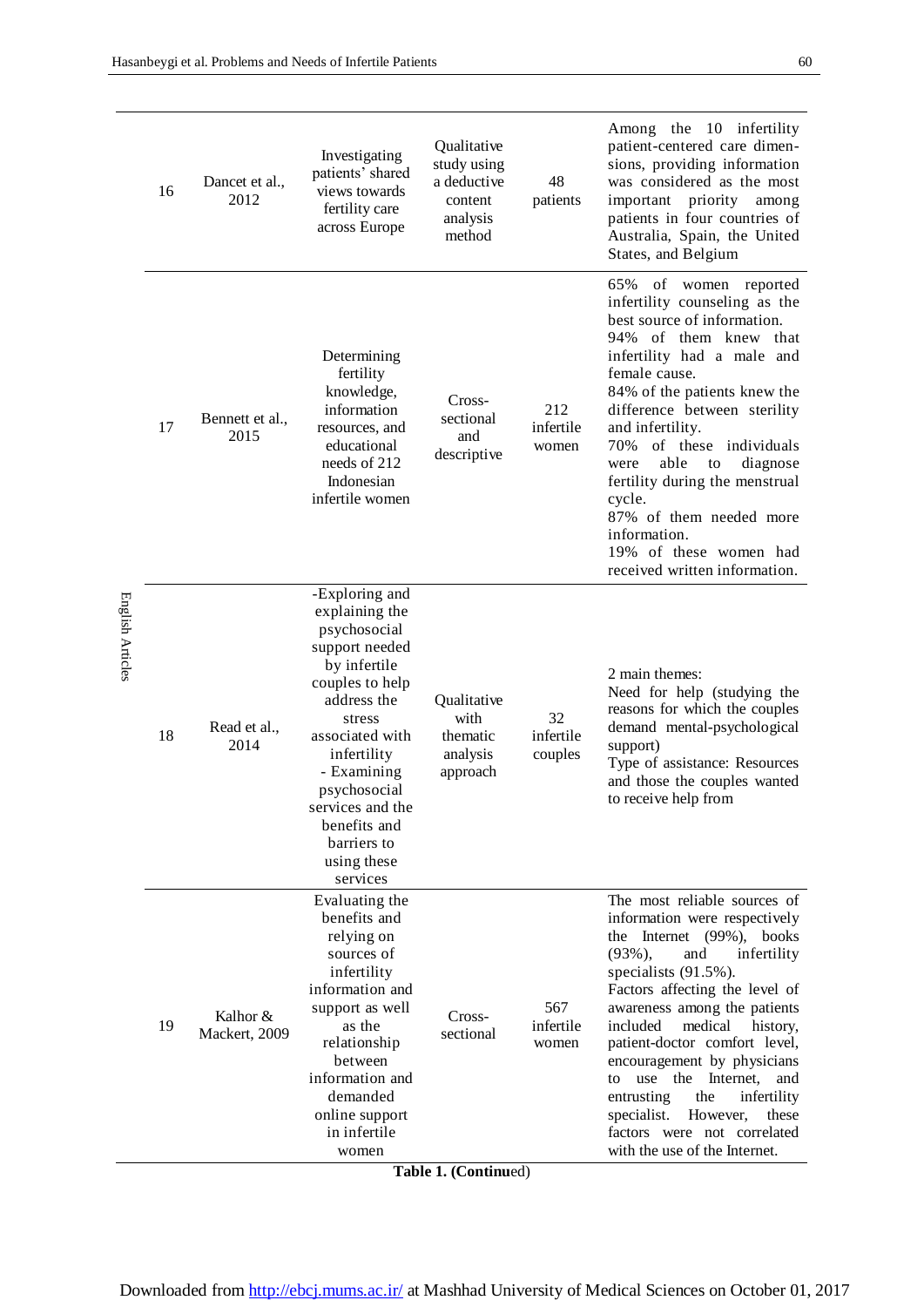| English Articles | 20 | Van De Belt,<br>2014  | Comparison<br>between the<br>information<br>provided and the<br>information<br>needed by the<br>Danish infertile<br>patients<br>undergoing the<br><b>ARTs</b>                                                                  | Comparative<br>and<br>observational                              |                                                                                                                         | The most important themes<br>for the required information:<br>Online discussions: blood loss<br>during<br>$(15\%),$<br>treatment<br>complications of medications<br>(15%), quality of the embryo<br>$(12.5\%)$ ,<br>and<br>eggs<br>and<br>recommendations for quality of<br>life (11.1%)<br>Training<br>sessions:<br>use<br>of<br>medications<br>$(36.6\%)$<br>treatment program<br>$(34.1\%)$<br>number of embryos and eggs,<br>and the amount of semen<br>$(9.8\%)$ .<br>Comparison of required and<br>provided information: 51% of<br>patients' questions were not<br>answered<br><b>or</b><br>they<br>were<br>answered through booklets |
|------------------|----|-----------------------|--------------------------------------------------------------------------------------------------------------------------------------------------------------------------------------------------------------------------------|------------------------------------------------------------------|-------------------------------------------------------------------------------------------------------------------------|---------------------------------------------------------------------------------------------------------------------------------------------------------------------------------------------------------------------------------------------------------------------------------------------------------------------------------------------------------------------------------------------------------------------------------------------------------------------------------------------------------------------------------------------------------------------------------------------------------------------------------------------|
|                  | 21 | Pedro et al.,<br>2013 | Are positive<br>experiences of<br>different aspects<br>of patient-<br>centered care<br>associated with a<br>high incidence of<br>consent for<br>treatment in<br>infertile patients?                                            | Cross-<br>sectional and<br>descriptive                           | 265<br>women and<br>83 men                                                                                              | positive<br>The<br>experiences<br>regarding receiving<br>fertility<br>care, respect to the priorities<br>values<br>and<br>of<br>patients,<br>continuity<br>of<br>care,<br>and<br>competence of the staff were<br>directly<br>associated<br>with<br>patients' desires.<br>Positive experiences of fertility<br>care were indirectly associated<br>with stress, participation in<br>treatment, and communication<br>with employees.<br>Providing patient-based infer-<br>tility care was associated with<br>better quality of life and lower<br>stress during treatment.                                                                      |
|                  | 22 | Omu & Omu,<br>2010    | -Evaluating the<br>emotional<br>reactions of<br>couples referring<br>to an infertility<br>clinic in Kuwait<br>-Assessing the<br>patients'<br>perceptions about<br>the role of nurses<br>during infertility<br>treatment phases | Integrated<br>quantitative-<br>qualitative<br>$T_2L1_2 1/(C_24)$ | Quantitativ<br>e: 286<br>infertile<br>couples.<br>Qualitative<br>: 10 clients<br>undergoing<br>infertility<br>treatment | Quantitative results: emotional<br>reactions in infertile couples:<br>Anxiety: 12.7% in women and<br>$6\%$ in men<br>Depression: 5.2% in women<br>and 14.9% in men<br>Decreased libido:<br>6.7%<br>in<br>women and 29.9% in men<br>Qualitative results: successful<br>understanding of the role of<br>nurses:<br>Establishing appropriate com-<br>munications,<br>educating<br>the<br>phases of treatment, providing<br>emotional<br>support<br>through<br>and<br>empathy,<br>reassurance<br>physicians<br>helping<br>during<br>embryo transfer, and attending<br>by the patients after embryo<br>transfer.                                 |

**Table 1. (Continu**ed)

Downloaded from<http://ebcj.mums.ac.ir/> at Mashhad University of Medical Sciences on October 01, 2017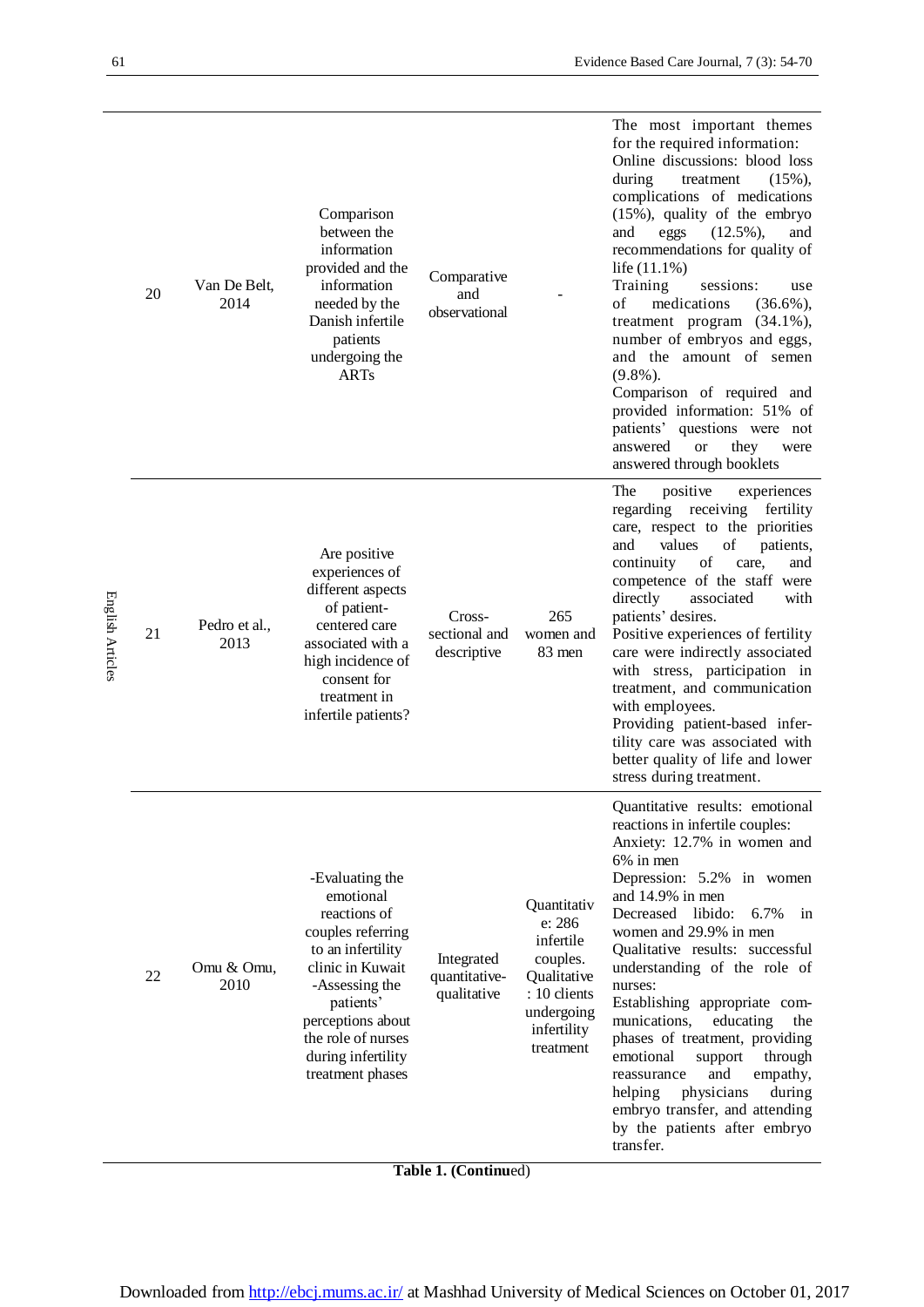$\overline{\phantom{0}}$ 

|                  | 23 | Agostini, 2011               | Evaluation of<br>psychosocial<br>support to<br>infertile couples<br>undergoing the<br>ARTs in<br>different phases<br>of treatment                  | Prospective                                | 83 women<br>and 83<br>infertile<br>men                                                                        | During<br>all<br>three<br>phases<br>of<br>(i.e.,<br>early<br>treatment<br>ovulation, egg extraction, and<br>month<br>after<br>embryo<br>one<br>transfer), men received less<br>social support than women                                                                                                                                                                                                                                                                                                                                                                                       |
|------------------|----|------------------------------|----------------------------------------------------------------------------------------------------------------------------------------------------|--------------------------------------------|---------------------------------------------------------------------------------------------------------------|------------------------------------------------------------------------------------------------------------------------------------------------------------------------------------------------------------------------------------------------------------------------------------------------------------------------------------------------------------------------------------------------------------------------------------------------------------------------------------------------------------------------------------------------------------------------------------------------|
|                  | 24 | Latifinejad &<br>Allan, 2011 | Examining the<br>experiences and<br>priorities of the<br>Christian and<br>Muslim women<br>about infertility<br>counseling                          | Grounded<br>theory                         | 30<br>infertile<br>women<br>(12 Shiite<br>and Sunni<br>Muslim<br>women/<br>18<br>Christian<br>women)          | Obtained themes:<br>Investigating the meanings of<br>infertility in terms of religion,<br>application<br>religious<br>of<br>adjustment<br>strategies,<br>and<br>of faith-oriented<br>acquisition<br>power                                                                                                                                                                                                                                                                                                                                                                                      |
| English Articles | 25 | Dancet et al.,<br>2013       | Evaluating the<br>quality indicators<br>of infertility care<br>dimensions as<br>well as<br>agreement<br>between patients<br>and treatment<br>staff | Three-step<br>Delphi<br>method             | 9<br>gynecologi<br>st, 6<br>embryologi<br>st, 3<br>counselors,<br>4 nurses/<br>midwives,<br>and 8<br>patients | The<br>patients<br>the<br>and<br>professionals<br>agreed<br>on<br>three indicators of quality<br>of<br>safety,<br>namely<br>care,<br>effectiveness,<br>patient-<br>and<br>centeredness.<br>The most important indi-cator<br>of quality of care from the<br>medical professionals' views,<br>except for psy-chologists, was<br>patient-centeredness<br>The most important indicator<br>of quality of care from the<br>psychologists' point of views<br>was patient safety                                                                                                                       |
|                  | 26 | Van Empel et<br>al., 2010    | Assessing<br>weaknesses,<br>strengths, and<br>needs of<br>reproduction<br>care from the<br>patients'<br>viewpoints                                 | Integrated<br>quantitative-<br>qualitative | Qualitative<br>: 21<br>patients<br>Quantitativ<br>e: 369<br>infertile<br>couples                              | Weaknesses:<br>lack<br>of<br>care<br>(contradictory<br>continuity<br>information by medical team<br>and visits by several phy-<br>sicians) and lack of emotional<br><i>(insufficient</i><br>infor-<br>support<br>mation about support services)<br>Strengths: respect to patients,<br>education<br>about<br>injections,<br>decision-<br>participation<br>in<br>making,<br>and<br>physician<br>perception<br>Prerequisites: access to medical<br>records, contacts with other<br>patients, provision of a private<br>room for sperm collection,<br>presentation<br>of<br>written<br>information |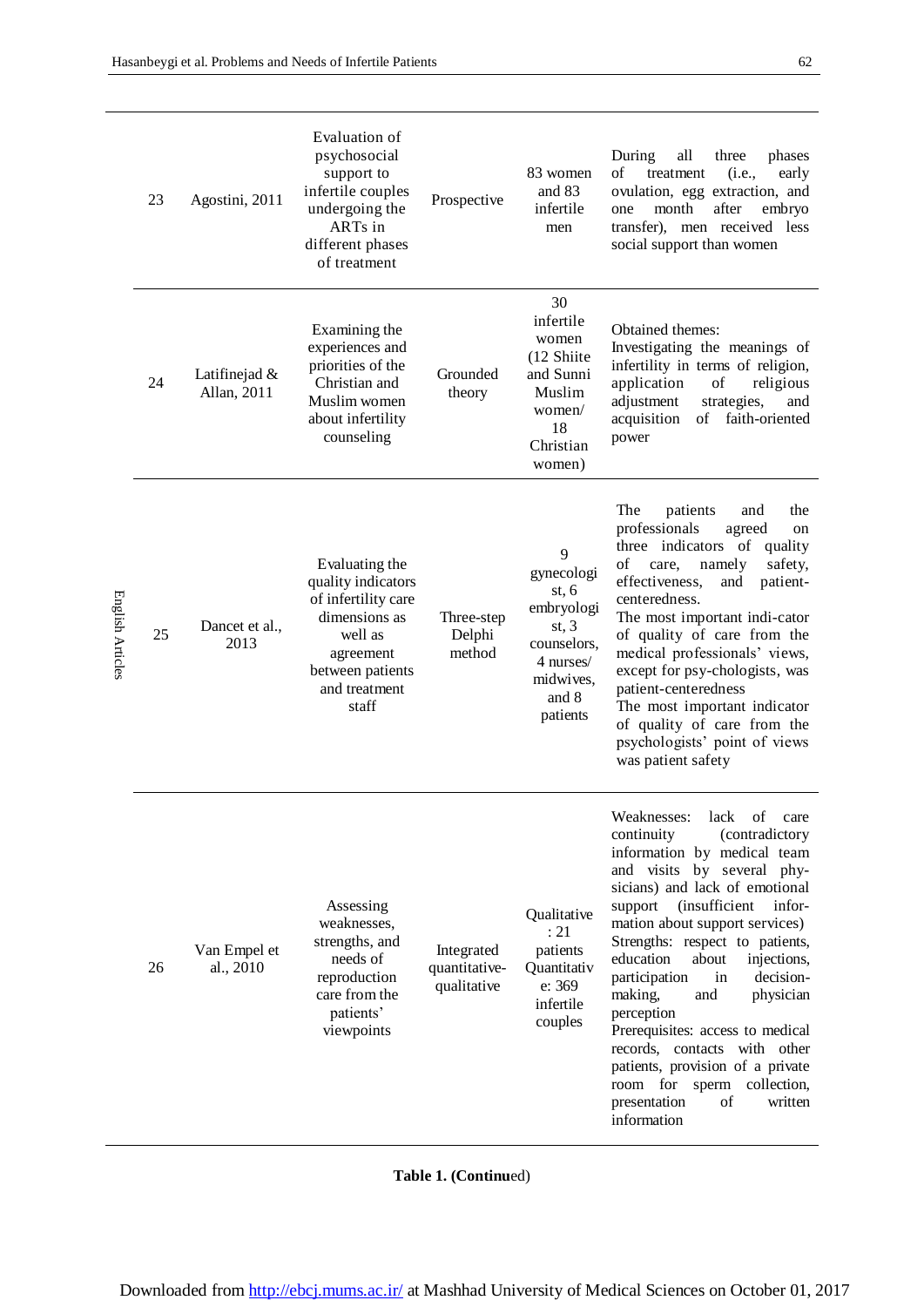| English Articles | 27 | Maroufizadeh<br>et al., 2015              | Investigating the<br>effect of the<br><b>ART</b> failure<br>frequency on<br>anxiety and<br>depression | Cross-<br>sectional<br>and<br>descriptive                | 122<br>infertile<br>men and<br>208<br>infertile<br>women                                 | The<br>of<br>mean<br>scores<br>anxiety and depression were<br>$8.40 + 4.51$<br>and<br>$5.95 \pm 3.54$ ,<br>respectively.<br>Anxiety scores in the patients<br>undergoing<br>course<br>$\rm{a}$<br>οf<br>treatment were<br>significantly<br>higher than scores obtained by<br>those who had not been<br>treated.<br>(Depression scores in patients<br>with<br>history<br>$\mathbf{a}$<br>of<br>two<br>treatment failures was more<br>significant than in those who<br>were not previously subjected<br>to treatments) |
|------------------|----|-------------------------------------------|-------------------------------------------------------------------------------------------------------|----------------------------------------------------------|------------------------------------------------------------------------------------------|----------------------------------------------------------------------------------------------------------------------------------------------------------------------------------------------------------------------------------------------------------------------------------------------------------------------------------------------------------------------------------------------------------------------------------------------------------------------------------------------------------------------|
| Persian Articles | 28 | Fahami et al.,<br>2010                    | Investigating<br>the experiences<br>of infertile men                                                  | Qualitative<br>(phenomen<br>ological)                    | 10<br>infertile<br>men                                                                   | Obtained themes: individual<br>tension/ communication cha-<br>llenge/ problems associated<br>with<br>treatment/<br>religious<br>beliefs                                                                                                                                                                                                                                                                                                                                                                              |
|                  | 29 | Jafarzadeh<br>Kenarsari et<br>al., 2015a  | Investigating<br>experiences and<br>views of<br>infertile patients<br>based on their<br>needs         | Qualitative<br>with a<br>content<br>analysis<br>approach | 26<br>women,<br>17<br>infertile<br>men, and<br>7<br>treatment<br>staff                   | The needs of infertile couples<br>grouped<br>into<br>four<br>were<br>domains, including infertility<br>and social support, infertility<br>financial<br>and<br>support,<br>infertility and mental support,<br>and infertility and information<br>support                                                                                                                                                                                                                                                              |
|                  | 30 | Jafarzadeh-<br>Kenarsari et<br>al., 2015b | Determining<br>infertile<br>couples'<br>counseling<br>needs                                           | Oualitative<br>with a<br>content<br>analysis<br>approach | 26<br>women,<br>17<br>infertile<br>men, and<br>7<br>treatment<br>staff                   | for<br><b>Needs</b><br>psychological<br>counseling including mana-<br>gement of emotional distress<br>as well as sexual, marital, and<br>family counseling<br>Information<br>requirements<br>included medical, financial,<br>and legal counseling                                                                                                                                                                                                                                                                    |
|                  | 31 | Khalili et al.,<br>2012                   | Investigating<br>infertile patients<br>after treatment<br>failure                                     | Descriptive                                              | 198<br>Iranian<br>infertile<br>patients<br>and 355<br>infertile<br>patients in<br>Turkey | Lack of treatment continuity<br>in the Iranian patients was<br>more than that in the Turkish<br>patients (28.3% vs. 23.4%)<br>Financial problem was the<br>most important cause in both<br>countries                                                                                                                                                                                                                                                                                                                 |

IVF: [In vitro fertilization,](http://americanpregnancy.org/infertility/in-vitro-fertilization/) ART: assisted reproductive technology

#### *Mental-psychological and Emotional Problems*

According to the findings of various studies, the mental-psychological and emotional problems of the infertile patients are partly due to the nature of infertility as well as the outcome of undergoing different infertility treatments and failures in this respect. The mental and emotional problems of the infertile patients included fear, despair, continuing mental conflicts about infertility, negative selfperception (15), helplessness (16), stress (17), poor psychological adjustment (18), lack of emotional adjustment (19), low self-esteem (20), and a sense of incompleteness (21).

Moreover, stress sources included concerns about treatment complications, costs, number of eggs extracted, ability of spouse to produce sperms (22), as well as low support provided by family or marriage partner (18). Anxiety and depression during and after treatment in clients with a history of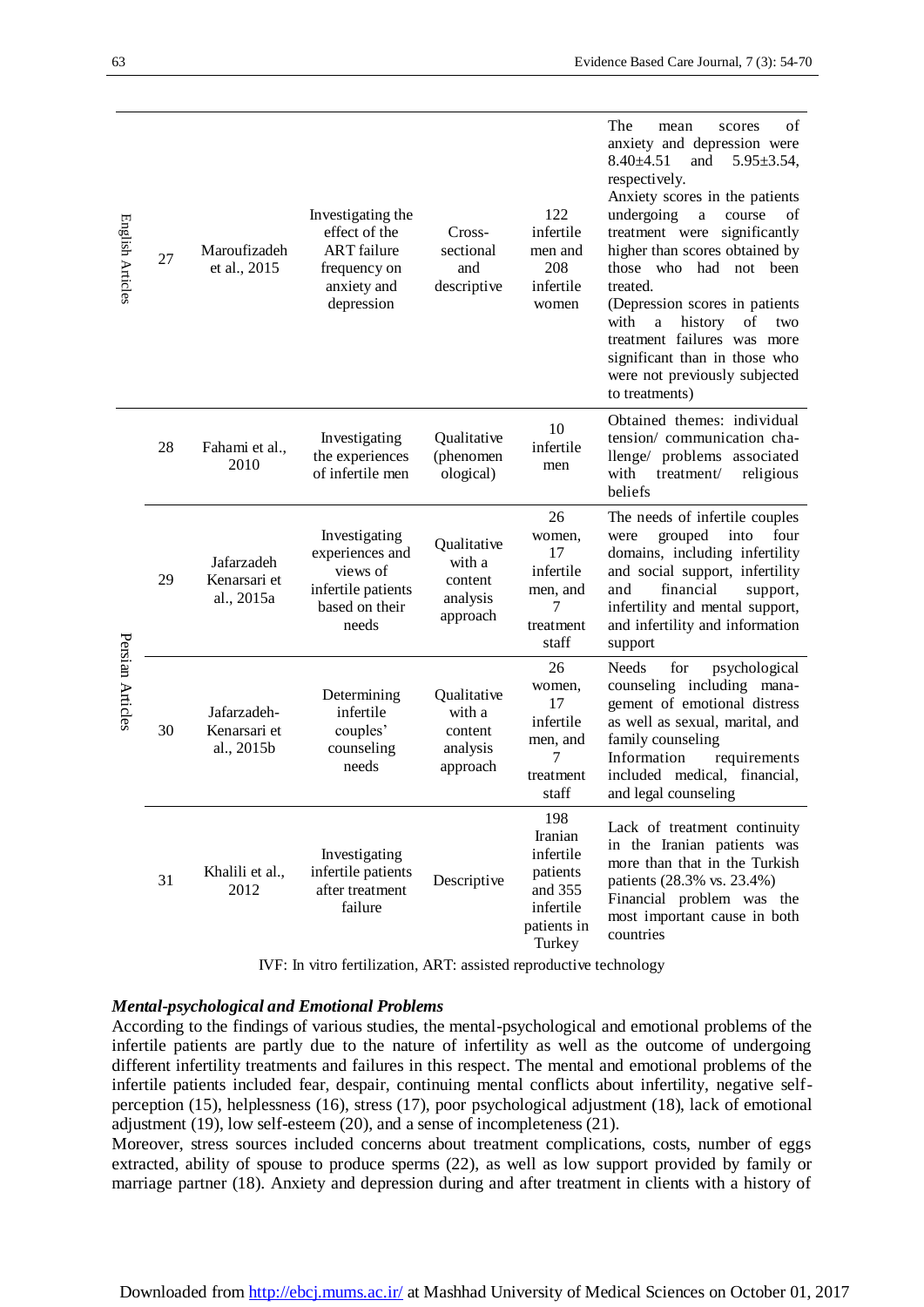depression (17) can also occur followed by treatment failure (23). Anxiety and depression caused by infertility can be similarly considered as risk factors for emotional problems in men and women during and after treatments (24).

#### *Social Problems*

The infertile patients also experienced social problems caused by infertility (21). These problem included communicational problems, social isolation, social pressures (15), social concerns related to infertility (25), and social tension (17). Furthermore, the reviewed studies showed that 1.3% of the infertile women and their spouses were at risk of not having social support (16).

#### *Marital Problems*

Infertility is accompanied by numerous marital problems, including divorce and spouse's remarriage (26), changes in marital relationships (21), sexual problems (15), sexual concerns (25), and marital conflicts (17). This problem can also lead to reduced sexual desire, especially in males (20, 27).

#### *Financial Problems*

The costs of infertility diagnosis and treatment methods are one of the important challenges faced by the patients (11). The investigation of the infertile patients' experiences regarding the financial problems demonstrated that 55% of the infertile individuals had encountered financial crises (28). Accordingly, 47% of these individuals had financial problems, and 64% of them spent costs more than their income for infertility treatments (29). The average cost of in vitro fertilization treatment in China was also estimated by \$4000 that was more than the household income (30).

Considering the high costs spent in this respect, the patients cannot sometimes get the desirable treatment outcomes and lose all their money (11). Moreover, 78% of the patients pay for all medical expenses by themselves (31). In a study conducted in Iran and Turkey, 33.9% and 41% of the Iranian and Turkish patients had failed in the ARTs, respectively, due to financial problems and refusal to continue such treatments (32). Based on the attitudes of the infertile couples, 80% of them had problems with paying their medical costs (33).

In addition to negative effects of financial problems on couples' relationships, these problems were directly correlated with physical ones in these individuals (34). The second purpose of this study was to identify the needs and expectations of the infertile patients. Studies in this respect shed light on a wide range of needs among these individuals (11, 12, 35). In this regard, the findings regarding the infertile clients' needs can facilitate the provision of better services for this group. In general, the patients' needs were grouped into six domains, namely care, informational, financial, mentalpsychological, physical, and spiritual factors.

#### *Care Needs*

Based on the results of the retrieved studies, care needs of the infertile patients were divided into two parts: 1) access to care and 2) care continuity and coordination. In this respect, access to care means opportunity to establish relationships with medical teams (36), free and unlimited access to medical documents, and awareness of the issues that the clients should know (e.g., calling whom during holidays in case of emergencies) (12). Furthermore, care continuity and coordination refers to receiving integrated (inconsistent) information from the medical teams (12) and visits by doctors during the course of treatment (12, 30, 36). Care continuity and coordination as well as access to care are among the two important dimensions of the ten dimensions of care according to Dancet (37).

#### *Informational Needs*

The presentation of information was found to be considered as the most important priority among the patients (35). Accordingly, the investigation of informational needs among the patients was one of the significant goals in the patient-centered care. Lack of providing information about the support services was also considered as one of the noticeable weaknesses within the fertility care (12). The clients' informational needs in this study were categorized as follows:

1. Presentation of infertility-related information: It included the provision of a definition for infertility, difference between sterility and infertility, physiological signs of egg placement (38), information about causes of infertility (38, 39), discussions about effects of infertility on couples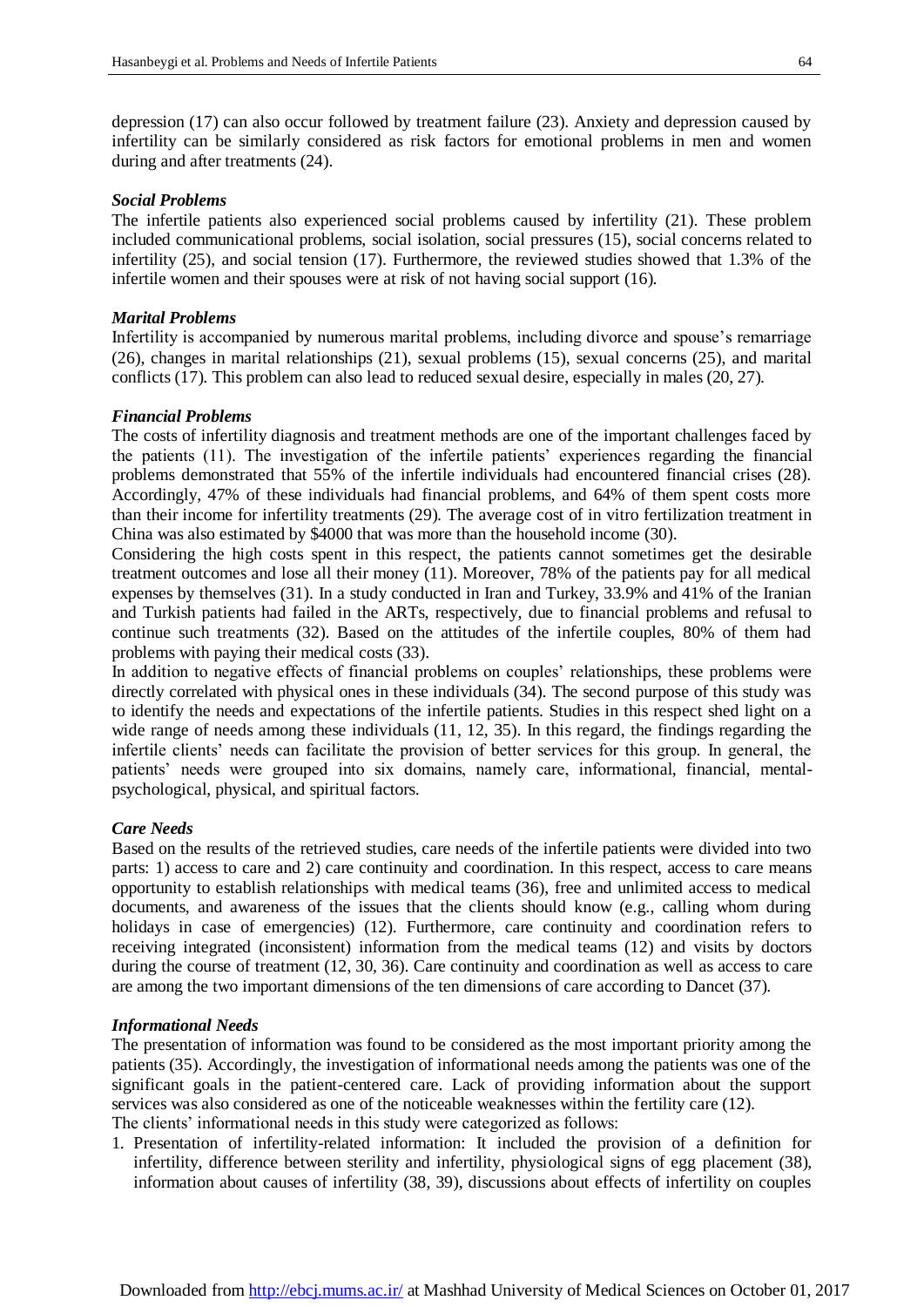(36), and information about effective fertility methods (39).

- 2. Presentation of information about the diagnostic and therapeutic procedures: It was comprised of treatment process (11), treatment schedule (40), theraputic decision-making (25), new treatment methods (41), treatment success rate (11, 42), a clear plan for the future (36), information on the amount of blood loss during treatment, as well as information on the quality and extent of embryo, eggs, and semen (40). Moreover, the patients needed to provide information about the financial, legal (making decisions about the therapeutic methods as well as knowledge regarding the rules of gaining information about embryo, uterus, and egg donors), family, sexual, and marital counseling (11).
- 3. Presentation of information about medications: It covered the type of medications and how to keep them (11), consumption methods for medicines (40), injection methods for hormonal medications (12, 42), and complications of the given medicines (12, 36, 42).

#### *Financial Needs*

The financial needs of the infertile patients were comprised of two parts, including diagnostictherapeutic costs and lack of adequate insurance coverage. It should be noted that low success rate and non-achievement of desirable outcomes (11) had made the infertile patients to use financial support by the governmental and non-governmental centers. In some countries, there is no proper insurance coverage for the infertility treatments (21). Moreover, most of the companies consider infertility as a situation rather than insurance (32). Therefore, the patients should be supported by the governmental and non-governmental centers, which requires the expansion of medical insurance targeting toward helping the infertile individuals (11).

#### *Mental-psychological Needs*

One third of the infertile patients are at risk of emotional discomfort (19). Stress reduction and emotional support provision were among the important psychological needs in the patients (22). Moreover, the infertile clients were willing to talk with social workers, psychologists (36), and medical teams (20), and establish appropriate communications and interactions with the given teams (27, 35, 43).

Additionally, the infertile patients needed to receive support from the important people in their life (44), have their spouses' mutual understanding and collaboration during the course of treatment (11), and enjoy improved relationships with their sexual partners (42). It should be noted that supports provided by sexual partners could help in relieving and mitigating the effects and consequences of infertility (18).

#### *Physical Needs*

Physical needs in the infertile patients included the facilitation of physical comfort (35), preparation of patients for diagnostic and therapeutic procedures (27), and provision of a private room for the collection of semen samples (12).

#### *Spiritual Needs*

Before and after the treatment courses, the infertile patients required the presence of a religious adviser for calming them down. Furthermore, they needed a higher power to invoke assistance from and communicate with (11). The remarkable point about the spiritual needs of the infertile patients was that attention to spiritual issues was also of importance in the non-Islamic cultures. The results of a study carried out by Latifnejad and Allan on the Muslim and Christian infertile women in the assisted reproduction centers of Iran and England revealed that the religious infertile women considered infertility as a rich experience for achieving spiritual growth.

According to these women's viewpoint, infertility was not just an attempt to have a child but a lifelike experience which could strengthen their faith in God. In the mentioned study, the positive adjustment mechanisms were reported to be participation in religious ceremonies, belief in miracles, as well as supports by clergymen and religious individuals (45).

#### **Discussion**

The purpose of this study was to identify the problems and needs of the infertile patients through a review study. Based on the literature review and categorization of the results, the patients' problems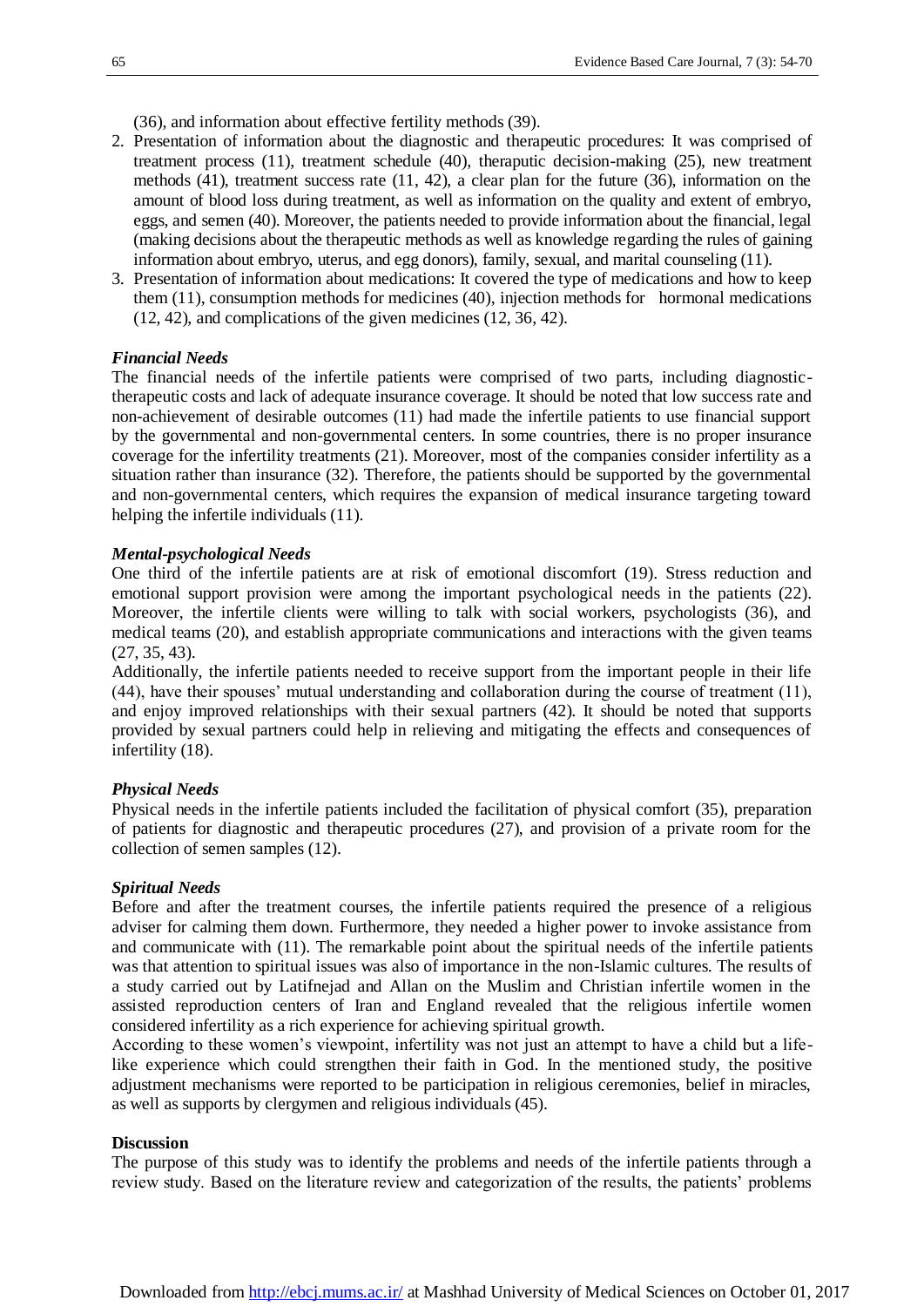were grouped into four general domains of mental-psychological, emotional, social, marital, and financial factors. In addition, their needs were placed into six categories of care, financial, mentalpsychological, physical, and spiritual domains. Furthermore, it was revealed that infertility could almost influence all aspects of an individual's life.

As the literature review indicated, mental-psychological and emotional problems were among the most common problems in the infertile patients. In a study conducted by Sharma, stress reduction as an important psychological need in the patients could lead to a sense of trust and satisfaction in the patients, and also facilitated the treatment process (46). Other mental-psychological problems in the infertile patients were lack of emotional and mental supports by the medical teams. In this respect, one of the complaints about the medical teams was their inappropriate behaviors (46).

Emotional support and patient anxiety were similarly included among the dimensions of patientcentered care that were addressed through contacts with others and emotional supports from the medical staff (13). Among the other interventions targeted toward the reduction of mentalpsychological problems were those that could be established in different familial and social domains as well as medical contexts, helping the patients fulfill this process with fewer emotional problems.

Other mental needs in the infertile individuals were interest in patients as a person and the psychological effects of infertility on men (47). In a study performed by Zandi et al. (2013) based on the experiences of the surrogate mothers, one of the important needs among these women was having someone to rely on (i.e., spiritual support, spousal support, support by family and friends, and support by peers). Accordingly, the assisted reproduction centers can make use of methods such as helping to make informed choices and managing mutual relationships in third party assisted infertility technologies in order to facilitate the process of motherhood for the surrogate women (48).

The treatment team can meet the emotional needs of the patients through listening to them (27), planning to get professional assistance (19), paying respect to their values (43), and accompanying patients at the time of embryo transfer by nurses. The patients' experiences also demonstrated that they had considered receiving information from nurses and medical teams as representative of care behavior and a support dimension (10). Regarding this, supports by the medical team seemed to be of utmost importance since only 23% of the patients were receiving support by the medical staff (36).

Since infertility and use of the ARTs are taboos in Iran and families try to hide it (49, 50), the use of support sources, such as the utilization of the Internet allowing people to hide their identity and access to peer information, can moderate tensions and anxieties to some extent. Therefore, designing educational sites wherein the patients can interact with each other and with the medical team can be a source of information and support for these people.

A sense of social exclusion and deprivation from the relatives as well as reduced social interactions with friends were among the social problems faced by the infertile couples (51). The existing cultural barriers in a society, including lack of cultural awareness about some third-party ATRs (e.g., surrogacy) and negative attitudes towards this type of ART (52), were among the important social issues that had been less addressed.

The inadequacy of the services provided by the assisted reproduction centers was among the other social problems faced by the infertile couples. These inadequacies included failure to provide suitable facilities, malfunction to give information, and insult to clients by the healthcare workers (48). Consequently, the provision of correct and adequate information to the patients and protection of their privacy in the treatment contexts were among the important considerations reducing social problems in the patients and should be taken into account during care provision.

Furthermore, divorce and spouse's remarriage were among the important issues that could lead to family breakdown if there were no proper interventions. The factors affecting divorce included husband's decision to remarry and pressure from relatives for remarriage. Repeated treatments could also affect the instability of marriage and decision to divorce (51). In this regard, the provision of family counseling, awareness, and suitable information for couples in this domain can contribute to effective coping with this problem. Moreover, appropriate family counseling can sometimes prevent the family breakdown and help the couples achieve peace.

Given the rise in infertility rate and the use of the ARTs, attention to financial support and insurance coverage were among the significant issues that should be met in the infertile patients (33). In addition, expensive medications and lack of access to some foreign medicines due to sanctions on Iran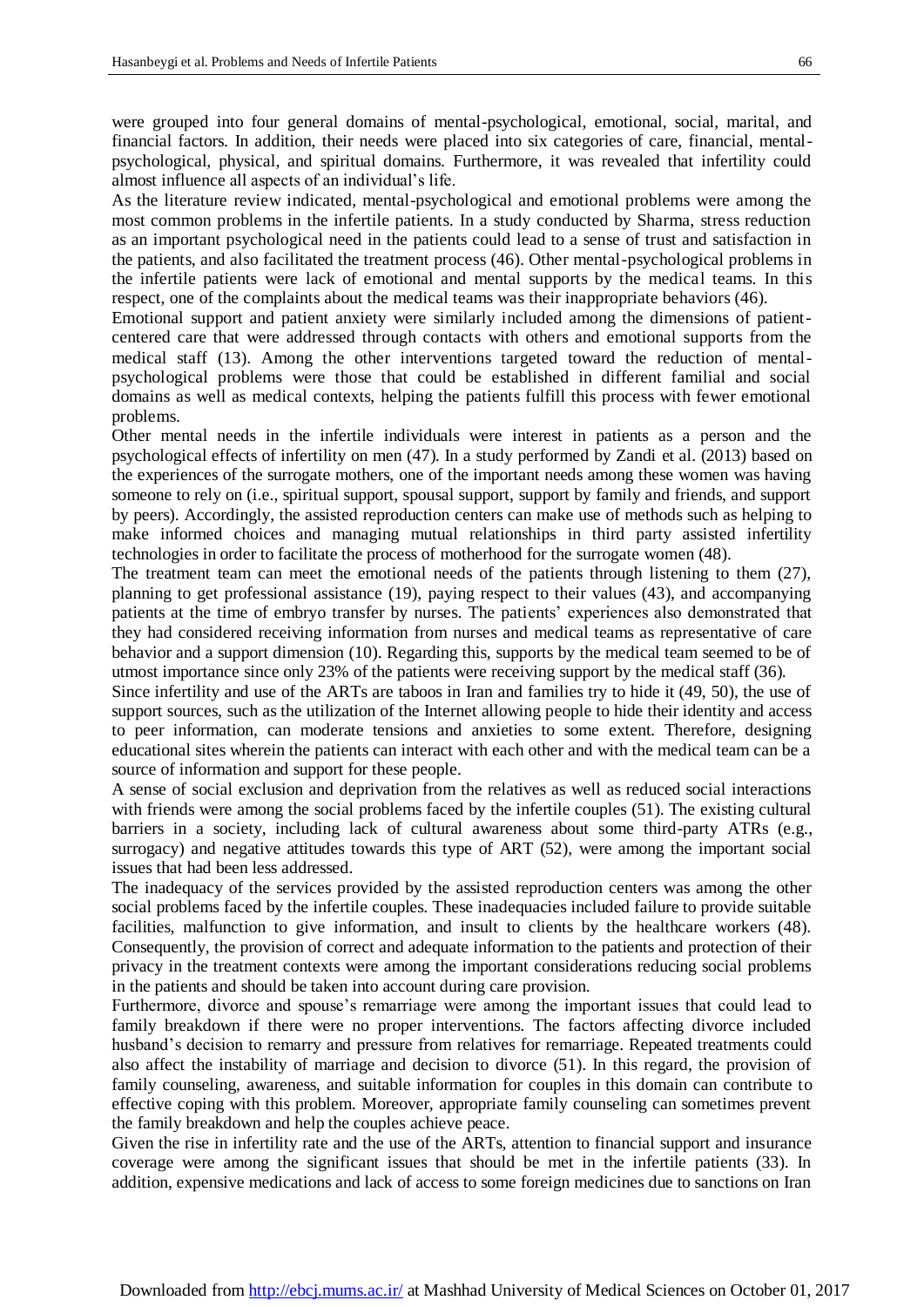had also made the infertile couples to seek for financial governmental support.

Furthermore, giving grants to the infertile patients was among the main strategies to meet such financial needs. According to the answers of the study participants (i.e., infertile patients, physicians, lawyers, and the public), the given allowance should cover 15-25% of the costs (33). Moreover, it seemed that the effective strategy to tackle this problem was making more attempts by the medical teams and health policy-makers in order to expand insurance coverage in terms of diagnostic and theraputic treatments for infertility.

Moreover, access to care is one of the aspects of patient-centered care. This aspect included the timely completion of visits and treatments by the patients, reduced waiting times, and continuation of treatment phases. The patients' long distance from the assisted reproduction centers and financial costs were two factors affecting access to care (53). Lack of care coordination was also one of the factors affecting the negative experiences of the infertile patients. The care needs entailed the devotion of enough time to talk with patients as well as patient participation in the selection of treatment methods (47) that were in line with the results of the present review study.

One of the important needs indicated in the majority of the reviewed studies by the patients was informational needs. The negative experiences of the infertile couples undergoing intrauterine insemination were caused by the non-provision of information about surrogacy treatment methods and its complications, therapeutic schedule, and success rate by the medical staff (47). One of the aspects of patient-centered care includes the provision of such information as presentation of written information and provision of information about the emotional aspects of fertility treatment and the way patients can help themselves (13).

Since the infertile women trying to get pregnant are prone to physical problems and pains, relieving such pains and providing physical comfort were among the demands of this group (54). Painful treatments were also among the factors reducing hope in the infertile women undergoing treatments with a history of failed treatments, which could highlight the importance of creating physical comfort (13). Physical comfort, including the location of infertility clinic and a separate clinic for the infertile patients, was another physical need in the infertile patients (13).

Physical needs were also among the needs directly stressing the provision of services by the healthcare teams, especially nurses. This was considered as one of the important strategic points that could be manipulated by the healthcare staff and nurses to meet the clients' needs, which could be accommodated through providing desirable care.

Spiritual needs were also among the other demands highlighted by the patients that received little consideration in the given studies and the care-related issues. Consequently, there is a need to give more attention to care. Spiritual sources, such as saying prayers, going to holy places, and blessings of the family, were among the promising factors affecting the infertile women with a history of treatment failure (55). In a qualitative study conducted by Romeiro et al. (2017), spirituality was mentioned as a source to cope with infertility problems. This domain included the use of religious strategies (e.g., saying prayers and going to holy places) (56).

#### **Implications for Practice**

The investigation of the patients' needs and problems can facilitate the identification of strategic points targeted toward the implementation of effective interventions. It also allows for the provision of patient-centered infertility care, which is accompanied by better quality of life and lower stress during the course of treatment. According to the findings of the retrieved articles, mentalpsychological, emotional, and care factors were the important problems and needs among the infertile patients. In this regard, the nurses have the ability and potential to provide a direct and effective intervention through supplying mental-psychological support and physical care. Therefore, training the staff on the way of supporting these patients would be of great help to mitigate the given problems and meet their own needs.

#### **Acknowledgments**

This study was derived from a thesis submitted to the School of Nursing and Midwifery at Shahid Beheshti University of Medical Sciences in partial fulfillment of a Master's thesis in nursing (IR.SBMU.PHNM.1395.390). Hereby, we express our gratitude to the Research Deputy of the School of Nursing and Midwifery at Shahid Beheshti University of Medical Sciences for their contribution to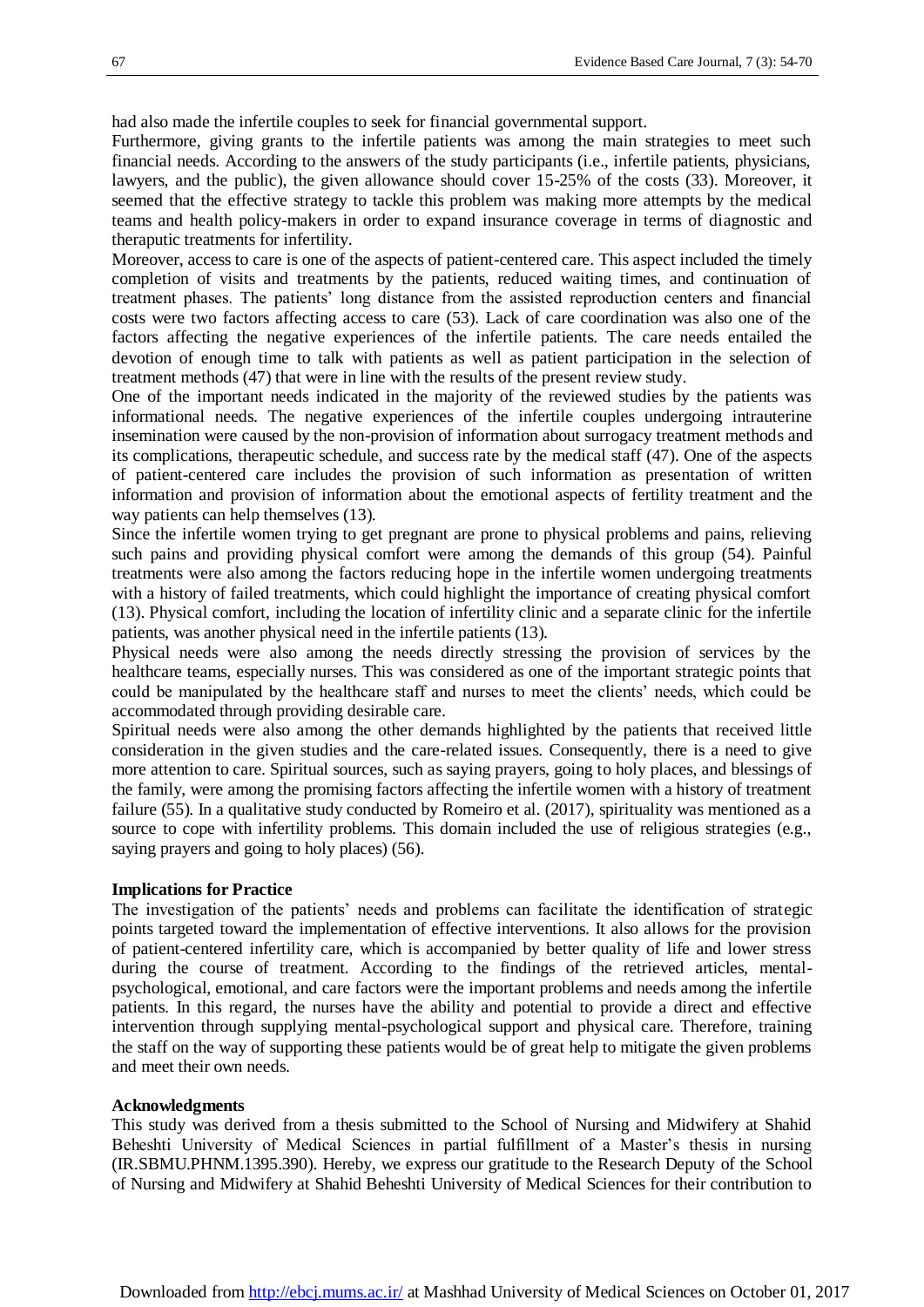this study.

#### **Conflicts of Interest**

There was no conflict of interest.

#### **References**

- 1. Cooper TG, Noonan E, von Eckardstein S, Auger J, Baker HW, Behre HM, et al. World health organization reference values for human semen characteristics. Hum Reprod Update. 2010;16(3):231-45.
- 2. World Health Organization. Demographic and health surveys (dhs) comparative reports. Infecundity, infertility, and childlessness in developing countries. Geneva: World Health Organization; 2004. P. 9.
- 3. Akhondi MM, Kamali K, Ranjbar F, Shirzad M, Shafeghati S, Ardakani ZB, et al. Prevalence of primary infertility in iran in 2010. Iran J Publ Health. 2013;42(12):1398-404.
- 4. Direkvand-Moghadam A, Sayehmiri K, Delpisheh A, Direkvand-Moghadam A. The global trend of infertility: an original review and meta-analysis. Int J Epidemiol Res. 2014;1(1):35-43.
- 5. Moghadam MH, Aminian AH, Abdoli AM, Seighal N, Falahzadeh H, Ghasemi N. Evaluation of the general health of the infertile couples. Iran J Reprod Med. 2011;9(4):309-14.
- 6. Mitchell A, Mittelstaedt ME, Wagner C. A survey of nurses who practice in infertility settings. J Obstet Gynecol Neonatal Nurs. 2005;34(5):561-8.
- 7. Payen D, Goedeke S. Holding together: caring for clients undergoing assisted reproductive technologies. J Adv Nurs. 2007;60(6):645-53.
- 8. Kirk M. Relative concerns associated with genetics and surrogacy. Br J Nurs. 1998;7(12):717-22.
- 9. Allan H. A 'good enough' nurse: supporting patients in a fertility unit. Nurs Inq. 2001;8(1):51-60.
- 10. Hershberger PE, Kavanaugh K. Enhancing pregnant, donor oocyte recipient women's health in the infertility clinic and beyond: a phenomenological investigation of caring behaviour. J Clin Nurs. 2008;17(21):2820-8.
- 11. Jafarzadeh-Kenarsari F, Ghahiri A, Zargham-Boroujeni A, Habibi M. Exploration of consellling needs of infertile couples: a qualitative study. Iran J Nurs Midwifery Res. 2015;20(5):552-9.
- 12. Van Empel IW, Nelen WL, Tepe ET, van Laarhoven EA, Verhaak CM, Kremer JA. Weaknesses, strengths and needs in fertility care according to patients. Hum Reprod. 2010;25(1):142-9.
- 13. Dancet EA, Nelen WL, Sermeus W, De Leeuw L, Kremer JA, Hooghe TM. The patients' perspective on fertility care: a systematic review. Hum Reprod Update. 2010;16(5):467-87.
- 14. Cronin P, Ryan F, Coughlan M. Undertaking a literature review: a step-by-step approach. Br J Nurs. 2008;17(1):38-43.
- 15. Karaca A, Unsel G. Psychosocial problems and coping strategies among turkish women with infertility. Asian Nurs Res. 2015;9(3):243-50.
- 16. Huppelschoten AG, van Dongen AJ, Verhaak CM, Smeenk JM, Kremer JA, Nelen WL. Differences in quality of life and emotional status between infertile women and their partners. Hum Reprod. 2013;28(8):2168-76.
- 17. Peterson BD, Sejbaek CS, Pirritano M, Schmidt L. Are severe depressive symptoms associated with infertility-related distress in individuals and their partners? Hum Reprod. 2014;29(1):76-82.
- 18. Martins MV, Peterson BD, Almeida V, Mesquita-Guimaraes J, Costa ME. Dyadic dynamics of perceived social support in couples facing infertility. Hum Reprod. 2013;29(1):83-9.
- 19. Van Dongen AJ, Kremer JA, Van Sluisveld N, Verhaak CM, Nelen WL. Feasibility of screening patients for emotional risk factors before in vitro fertilization in daily clinical practice: a process evaluation. Hum Reprod. 2012;27(12):3493-501.
- 20. El Kissi Y, Romdhane AB, Hidar S, Bannour S, Ayoubi Idrissi K, Khairi H, et al. General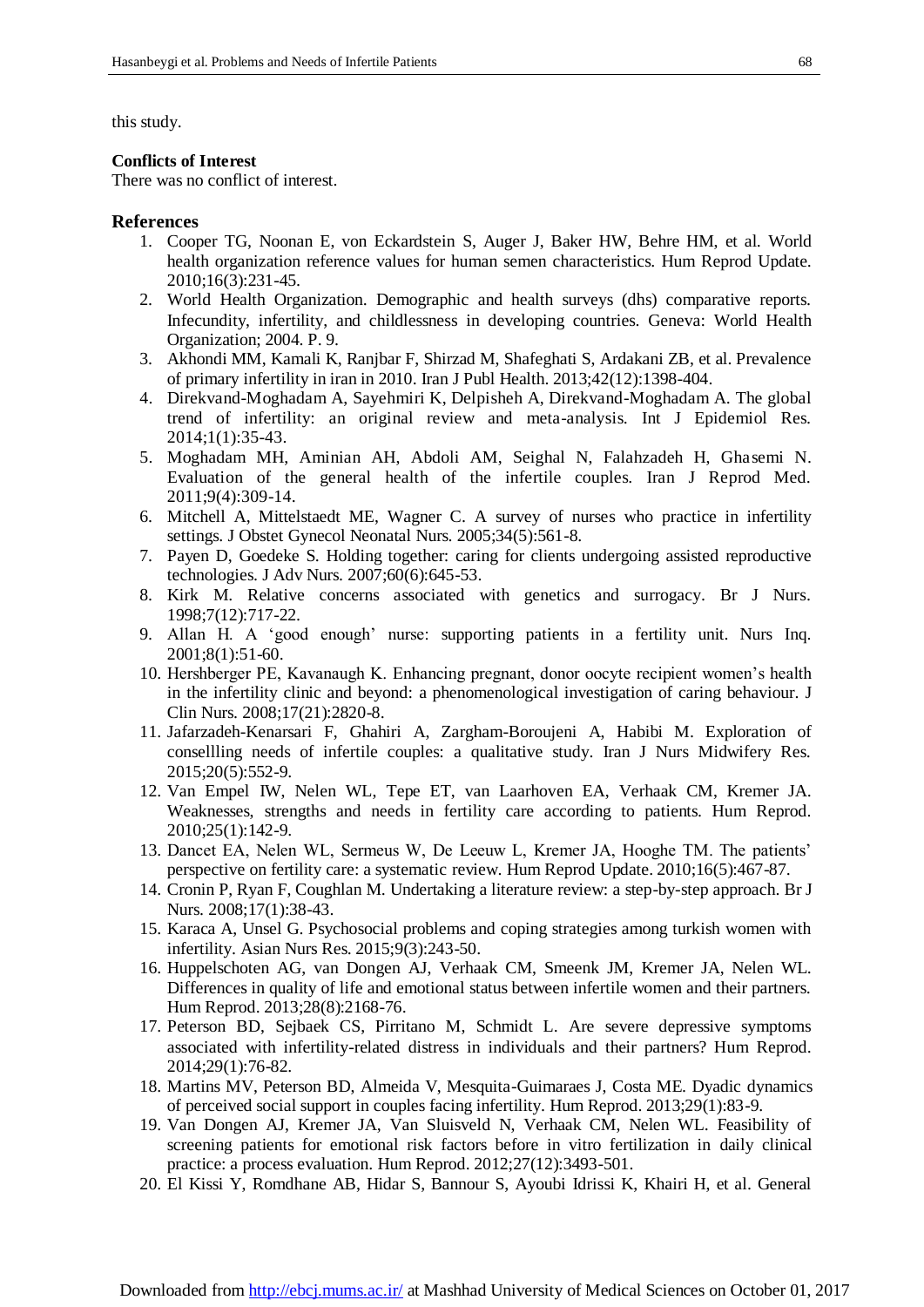psychopathology, anxiety, depression and self -esteem in couples undergoing infertility treatment: a comparative study between men and women. Eur J Obstet Gynocol Reprod Biol. 2013;167(2):185-9.

- 21. Obeisat S, Gharaibeh MK, Oweis A, Gharaibeh H. Adversities of being infertile: the experience of Jordanain woman. Fertil Sterl. 2012;98(2):444-9.
- 22. Hammarberg K. Stress in assisted reproductive technology: implications for nursing practice. Hum Fertil. 2003;6(1):30-3.
- 23. Maroufizadeh S, Karimi E, Vesali S, Omani Samani R. Anxiety and depression after failure of assisted reproductive trearment among patients experiencing infertility. Int J Gynecol Obestet. 2015;130(3):253-6.
- 24. Huppelschoten AG, van Dujinhoven NT, van Bommel PF, Kremer JA, Nelen WL. Do infertile women and therir partners have equal experiences with fertility care? Fertil Steril. 2013;99(3):832-8.
- 25. Cousineau TM, Green TC, Corsini E, Seibring A, Showstack MT, Applegarth L, et al. Online psychoeducational support for infertile woman: a randomised controlled trial. Hum Reprod. 2008;23(3):554-66.
- 26. Fahami F, Quchani S, Ehsanpour S, Boroujeni AZ. Lived experience of infertile men with male infertility cause. Iran J Nurs Midwifery Res. 2010;15(Suppl 1):265-71.
- 27. Omu FE, Omu AE. Emotional reaction to diagnosis of infertility in Kuwait and successful clients' perception of nurses' role during treatment. BMC Nurs. 2010;9:5.
- 28. Sharma C, Subedi D, Rail L, Uprety Y. Stress and coping mechanism of infertile women attending infertility clinic in Kathmandu. J Univ Coll Med Sci. 2014;2(4):24-8.
- 29. Elliott PA, Hoffman J, Abad-Santos M, Herndon C, Katz PP, Smith JF. Out-of-pocket costs for men undergoing infertility care and associated financial strain. Urol Pract. 2016;3(4):256-61.
- 30. Cai QF, Wan F, Dong XY, Lio XH, Zheng J, Wang R, et al. Fertility clinician and infertile patients in china have different prefernces in fertility care. Hum Reprod. 2014;29(4):712-9.
- 31. Marcus D, Marcus A, Johnson A, Marcus S. Infertility treatment: when is it time to give up ? An internet- based survey. Hum Fertil. 2011;14(1):29-34.
- 32. Khalili MA, Kahraman S, Ugur MG, Agha-Rahimi A, Tabibnejad N. Follow up of infertile patient after failed art cycles: a preliminary report frome Iran and and turkey. Eur J Obstet Gynocol Reprod Biol. 2012;161(1):38-41.
- 33. Rauprich O, Berns E, Vollmann J. Who should pay for assisted reproductive techniques? Answers from patients, professionals and the general public in Germany. Hum Reprod. 2010;25(5):1225-33.
- 34. Van den Broeck U, Holvoet L, Enzlin P, Bakelants E, Demyttenaere K, D'hooghe T. Reasons for dropout in infertility treatment. Gynecol Obstet Invest. 2009;68(1):58-64.
- 35. Dancet EA, D'Hooghe TM, Sermeus W, van Empel I, Strohmer H, Wyns C, et al. Patients from across Europe have similar views on patient-centred care: an international multilingual qualitative study in infertility care. Hum Reprod. 2012;27(6):1702-11.
- 36. Mourad SM, Nelen WL, Akkermans RP, Vollebergh JH, Grol RP, Hermens RP, et al. Determinants of patients' experiences and satisfaction with fertility care. Fertil Steril. 2010;94(4):1254-60.
- 37. [Dancet EA,](https://www.ncbi.nlm.nih.gov/pubmed/?term=Dancet%20EA%5BAuthor%5D&cauthor=true&cauthor_uid=23508250) [D'Hooghe TM,](https://www.ncbi.nlm.nih.gov/pubmed/?term=D%27Hooghe%20TM%5BAuthor%5D&cauthor=true&cauthor_uid=23508250) [Spiessens C,](https://www.ncbi.nlm.nih.gov/pubmed/?term=Spiessens%20C%5BAuthor%5D&cauthor=true&cauthor_uid=23508250) [Sermeus W,](https://www.ncbi.nlm.nih.gov/pubmed/?term=Sermeus%20W%5BAuthor%5D&cauthor=true&cauthor_uid=23508250) [De Neubourg D,](https://www.ncbi.nlm.nih.gov/pubmed/?term=De%20Neubourg%20D%5BAuthor%5D&cauthor=true&cauthor_uid=23508250) [Karel N,](https://www.ncbi.nlm.nih.gov/pubmed/?term=Karel%20N%5BAuthor%5D&cauthor=true&cauthor_uid=23508250) et al. Quality indicators for all dimensions of infertility care quality: consensus between professionals and patients. Hum Reprod. 2013;28(6):1584-97.
- 38. Bennet LR, Wiweko B, Bell L, Shafira N, Pangestu M, Adayana IB, et al. Reproductive knowledge and patient education needs among indonesian women infertility patients attending three fertility clinics. Patient Educ Couns. 2015;98(3):364-9.
- 39. Kalhor L, Mackert M. Perceptions of infertility information and support sources among female patients who access the internet. Fertil Steril. 2009;91(1):83-90.
- 40. Van De Belt TH, Hendriks AF, Aarts JW, Kremer JA, Faber MJ, Nelen WL. Evaluation of patients' questions to identify gaps in information provision to infertile patients. Hum Fertil. 2014;17(2):133-40.
- 41. Jafarzadeh-Kenarsari F, Ghahiri A, Mojtaba M, Zargham-Boroujeni A. Exploration of infertile couples' support requirements: a qualitative study. Int J Fertil Steril. 2015;9(1):81-92.